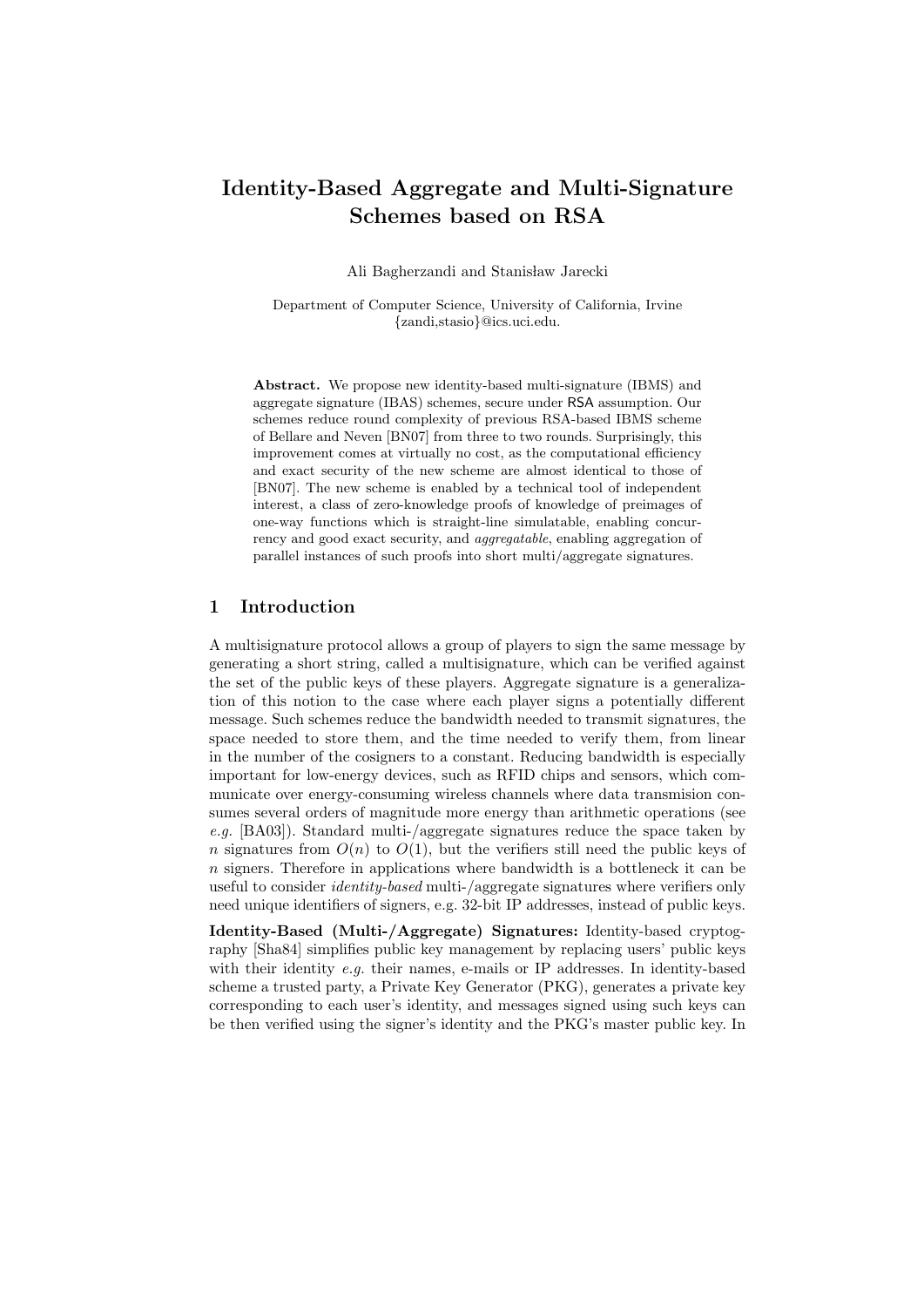the case of identity-based multi-/aggregate signatures, if all signers have their private keys issued by the same PKG then the verifier needs only the PKG's master public key and the identities of all signers. Note that in many applications the identities of signers are often present in the protocol messages, e.g. the usernames or IP addresses in packet headers, in which case an identity-based multi-/aggregate signature adds only a constant bandwidth overhead over unauthenticated messages.

Current State of the Art: Standard signatures imply identity-based signatures following the "certification paradigm", e.g. [GHK06], i.e. by simply attaching signer's public key and certificate to each signature. However, it is not clear how to apply this idea to convert standard multi-/aggregate signatures, e.g. [BN06,BCJ08], into identity-based ones, because it is not clear how to aggregate n separate public keys and certificates, even if all certificates are signed by the same CA. (Standard aggregate signatures can be used to eliminate the overhead of CA's signatures on the certificates, but this would not eliminate the overhead due to the public keys.)

The first efficient IBAS/IBMS schemes designed from scratch are due to Gentry and Ramzan [GR06]. Their schemes employ a group with a bilinear map, their security relies, in the Random Oracle Model (ROM), on the hardness of GapDH problem, the schemes are non-interactive, and both the signing and verification times take  $O(1)$  exponentiations and bilinear map operations. However, the IBAS scheme of [GR06] requires all cosigners to share a common token for every set of signatures they want to aggregate, and each cosigner must ensure that this token has not been previously used in signing a different message, hence in some applications this scheme will need an extra communication round for the participants to agree on a fresh common token. In subsequent work, Boldyreva et. al [BGOY10] (correcting a previous version of this paper) proposed an IBAS scheme which does not need these unique tokens but it requires sequential communication pattern, and it is based on a more complex bilinear map assumption. Note that while sequential communication is perfectly suited to some applications, e.g. secure route discovery [KT05], it introduces unnecessary overhead for players connected e.g. by a broadcast channel or a tree topology.

Without bilinear maps, Bellare and Neven [BN07] gave an IBMS scheme which relies on the RSA assumption in ROM. Their scheme also has fast multisignature generation and verification, requiring  $O(1)$  exponentiations, but it takes three rounds of interaction. Note that any 3-round IBMS implies a 4 round IBAS if all cosigners' messages are broadcast and the IBMS scheme is run on their concatenation. (Moreover, in the IBMS scheme of [BN07] this broadcast can be piggybacked on the first protocol round, giving a 3-round IBAS scheme.) However, such broadcast of all messages to all co-signers imposes bandwidth usage which might not be otherwise required, and so apart from this generic transformation it is interesting to consider IBAS schemes which do not require such broadcast. (As a side remark, we believe that the 3-round IBMS scheme of [BN07] can be modified to a 3-round IBAS scheme without such broadcast, e.g. using ideas similar to our IBAS scheme [BJ10].)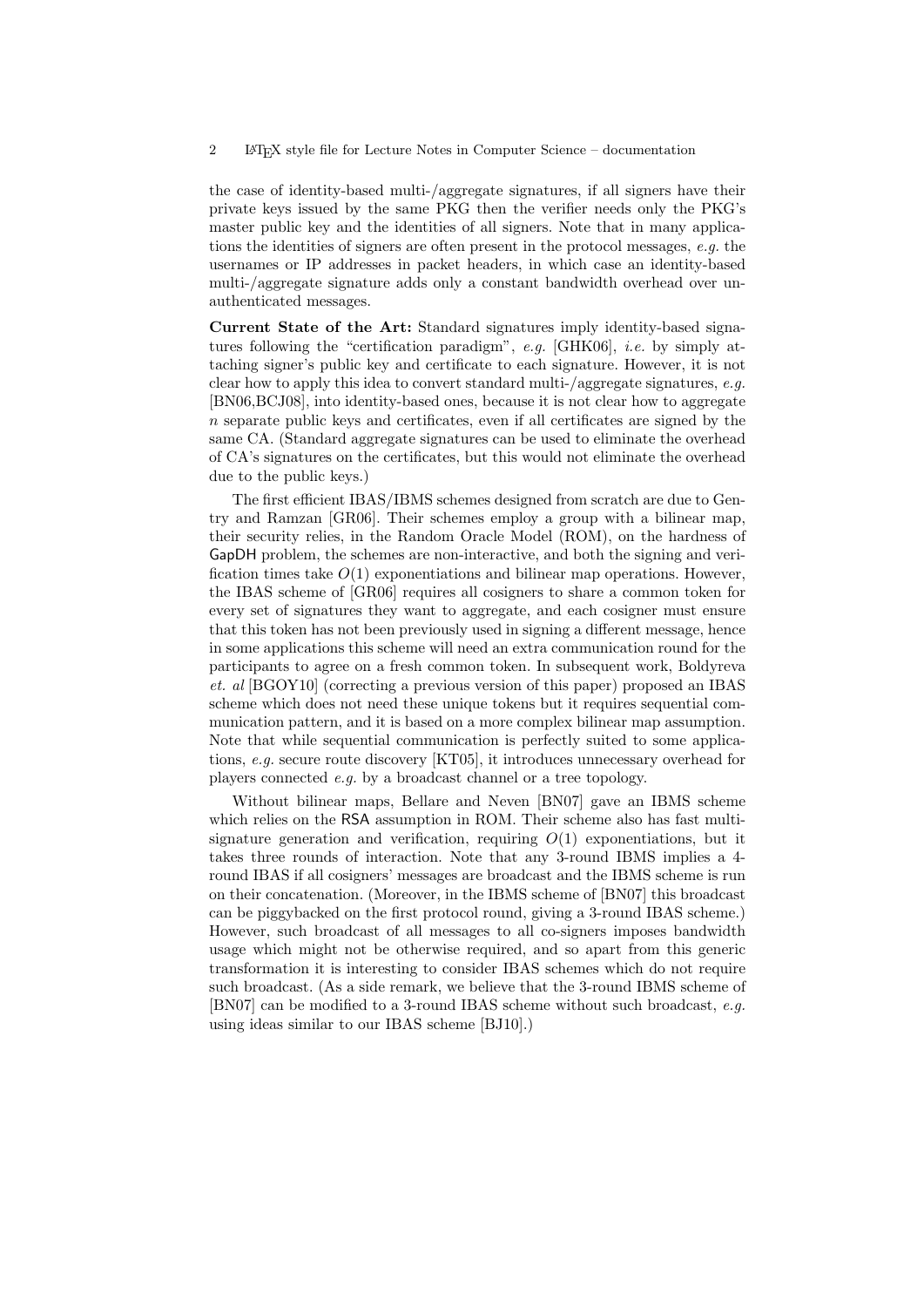| IBAS/IBMS Underlying |                                       | $\operatorname{Restr}$              |           | Number  Verification Signing |                     | Signature                              |
|----------------------|---------------------------------------|-------------------------------------|-----------|------------------------------|---------------------|----------------------------------------|
| Schemes              | $\left  \text{Problem}^{(1)} \right $ | ictions <sup><math>(2)</math></sup> | of Rounds | Time <sup>(3)</sup>          | $\text{Time}^{(3)}$ | Length <sup><math>(4)</math></sup>     |
| $[GR06]$ -IBAS       | GapDH                                 | Stateful                            |           | $3P + nM$                    | 5M                  | $2 G_1 +\kappa$                        |
| [BGOY10]             | GapDH                                 | Sequential                          |           | $6P + nM$                    | 7M                  | 3 G                                    |
| OUR IBAS             | <b>RSA</b>                            |                                     | 2         | nE                           | 2Е                  | $ \mathbb{Z}_n^*  + 2\kappa + \log l $ |
| $[GR06]$ -IBMS       | GapDH                                 |                                     |           | 3P                           | 3M                  | $2 G_1 $                               |
| [BN07]               | <b>RSA</b>                            |                                     |           | 1E                           | 2E                  | $ \mathbb{Z}_n^* +\kappa$              |
| OUR IBMS             | <b>RSA</b>                            |                                     | 2         | 1E                           | 2E                  | $ \mathbb{Z}_n^*  + 2\kappa + \log l $ |

LATEX style file for Lecture Notes in Computer Science – documentation 3

Fig. 1. (1) All schemes have been given security proofs only in the  $ROM$  model; (2) The IBAS scheme of [GR06] assumes that the players share a unique and common token for every instance of the IBAS scheme. This requirement can be avoided at the cost of an additional round of interaction, while the scheme of [BGOY10] requires sequential aggregation; (3) Signing time is measured per player. In both signing and verification costs, P is the cost of one pairing operation, M is the cost of scalar multiplication on an elliptic curve, and E is the cost of (multi-)exponentiation in  $\mathbb{Z}_n^*$  (with about 80-bit exponents); (4) Signature length is measured in bits where  $\kappa$  is the security parameter, n is an RSA modulus,  $l$  is an upper bound on the number of players,  $G_1$  and  $G_2$  are two groups of elliptic curve points with an asymmetric bilinear map, G is a group of elliptic curve points with a symmetric bilinear map, and  $|A|$  stands for the bitsize of representation of elements in group A. Typical values for these parameters are  $\kappa = 160$ ,  $|G_1| = 160$ ,  $|G| = 512$ ,  $\log l = 20$ , and  $|\mathbb{Z}_n^*| = 1024$  or 2048.

Our Contributions: We propose IBMS and IBAS schemes secure under RSA assumption in ROM which require only two rounds of communication. This provides alternatives to IBMS/IBAS schemes based on bilinear maps especially in applications which intrinsically take two communication rounds, such as authenticated route discovery or aggregation of broadcast acknowledgements. Since bilinear map operations are still more expensive than RSA exponentiation, our computational costs are slightly lower in signing and significantly lower in verification, compared to  $e.g.$  [GR06], although our signatures are longer. A summary of these comparisons is in Figure 1.

Further Related Work: Gregory Neven introduced two primitives, sequential aggregate signed data and multi-signed data, corresponding to aggregate signatures and multisignatures respectively, whose goal is to minimize the total bandwidth consumed by signatures and messages incurred in transmission of authenticated data originated by multiple sources [Nev08]. His constructions use message recovery techniques to squeeze message bits into a (multi/aggregate) signature. Comparing his work to ours, we note that (1) his schemes support only sequential aggregation when signing different messages; (2) bandwidth savings depend on message sizes (for small messages the bandwidth can be worse than with standard signatures); (3) these schemes do not address the overhead due to public keys, which raises an interesting question whether total bandwidth due to signatures and messages can be further reduced, perhaps using message-recovery techniques, with identity-based multi/aggregate signatures. In other related work Herranz and Galindo et. al [Her06,GHK06] show identity-based signatures which can be aggregated if they originate from the same signer.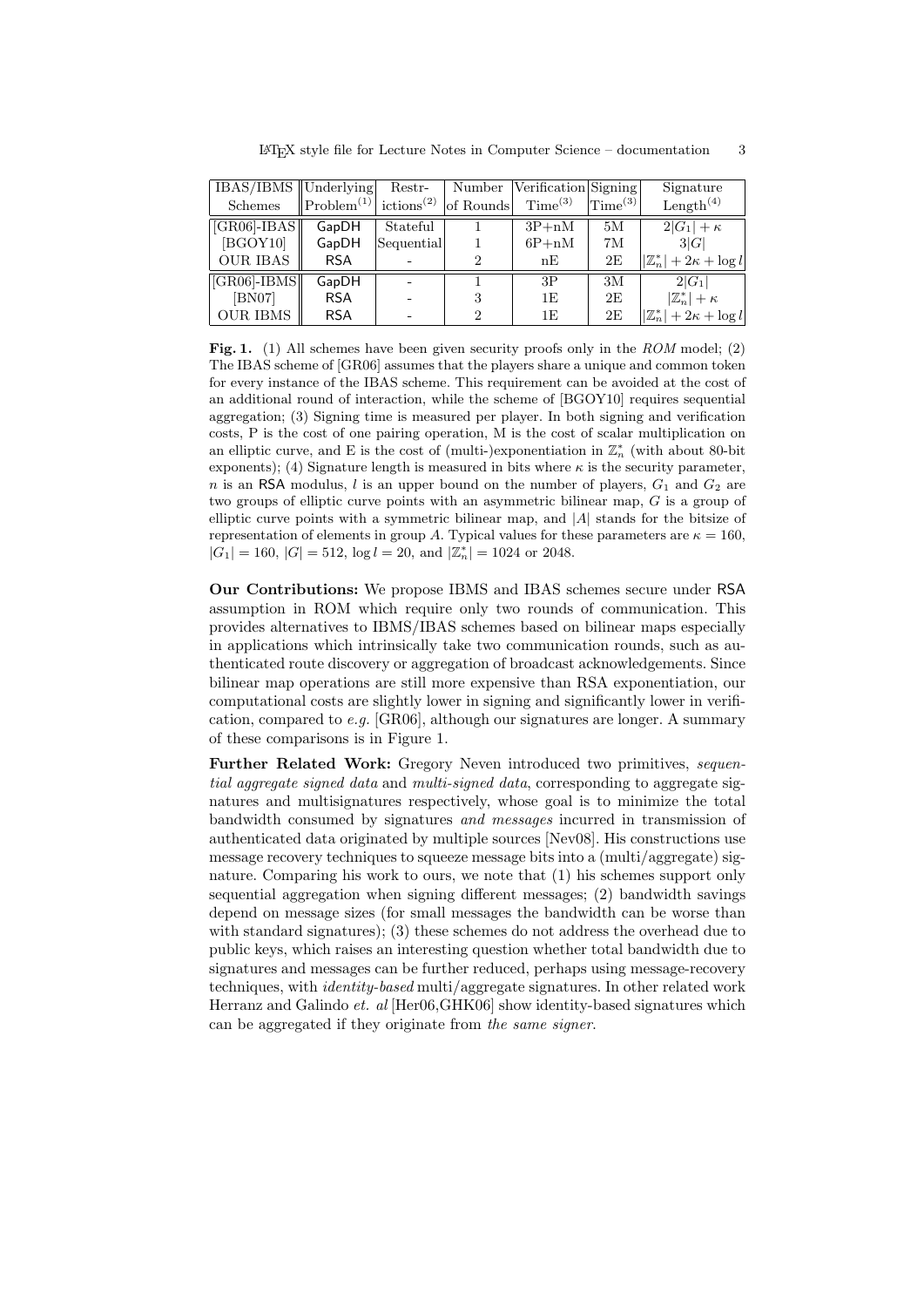Organization/Roadmap: Section 2 contains a technical overview of our constructions. In Section 3 we define IBMS schemes. (We relegate a formal description of IBAS schemes to [BJ10].) In Section 4 we develop our tools, namely we introduce structured-instance zero-knowledge  $(ZK)$  proofs and  $\Sigma$ -equivocable commitments and we show that  $\Sigma$ -equivocable commitments suffice to compile a class of  $\Sigma$ -protocols which includes an RSA-based identification protocol, a proof of knowledge of e-th root, to straight-line simulatable structured-instance ZK. In Section 5 we show *homomorphic*  $\Sigma$ -equivocable commitments secure under RSA. By the results from Section 4 this implies an aggragatable structured-instance ZK proof of knowledge of e-th root, which leads to an IBMS scheme construction, described in Section 6, and an IBAS scheme sketched in Section 7.

### 2 Technical Overview

Our IBAS/IBMS scheme is a multi-prover version of Guillou-Quisquater signature [GQ88]. The ID-based version of GQ signature is a non-interactive zeroknowledge (NIZK) proof of knowledge (PK) of e-th root modulo  $n$  (in ROM). Let  $y = H(ID)$  be an element in  $\mathbb{Z}_n^*$  and let x be the e-th root of y, a private key corresponding to identity ID. (Such private key can be computed the PKG who knows the factorization of n.) To sign message  $m$ , the signer with identity ID follows the ROM-based NIZK PK of e-th root of  $y$ : It computes the first proof message  $a = k^e$  for random k in  $\mathbb{Z}_n^*$ , gets challenge c by querying  $(m, a)$  to a hash function (modeled as random oracle), and computes response z to this challenge as  $z = kx^c$ . The signature is  $(a, z)$  verified by checking if  $z^e = ay^c$  for  $c = H(m, a)$ . Due to homomorphic property of exponentiation one might hope to obtain an IBAS/IBMS scheme by aggregating such ROM-based NIZK PK's of e-th root made by several cosigners. For instance, consider the two-round protocol built along the lines of the DL-based multisignature scheme of [MOR01]: In the first round each player broadcasts its first message  $a_i$ . All players obtain a common challenge  $c$  by querying the hash function on input including  $a = \prod a_i$  and the message being signed. Finally each player broadcasts its response  $z_i$  to this challenge. The multi-signature is  $(a, z)$  where  $z = \prod z_i$ . Note that if  $z_i^e = a_i y_i^c$  for each i then  $(a, z)$  satisfies the verification equation  $z^e = a(\prod y_i)^c$  where  $y_i = H(ID_i)$ . We believe that an adaptation of the security proof of [MOR01] would show security of this scheme, but the resulting security argument would have several limitations: (1) The reduction would be only from expected-time hardness of RSA problem; (2) It would encounter substantial security degradation due to extensive use of rewindings; (3) It would therefore not extend to concurrent executions of multiple instances of this scheme.

To explain how we overcome these limitations we need to first explain why they appear in the above draft scheme. The simulator for the NIZK PK of e-th root picks a random challenge c and a random  $z$  in  $\mathbb{Z}_n^*$ , computes prover's first message as  $a = z^e y^{-c}$  and defines the hash of  $(a, m)$  as c because it controls the hash function  $H$ . Note that since the adversary has no information about  $a$ , there is only a negligible chance that it queries H on the same  $(a, m)$  before the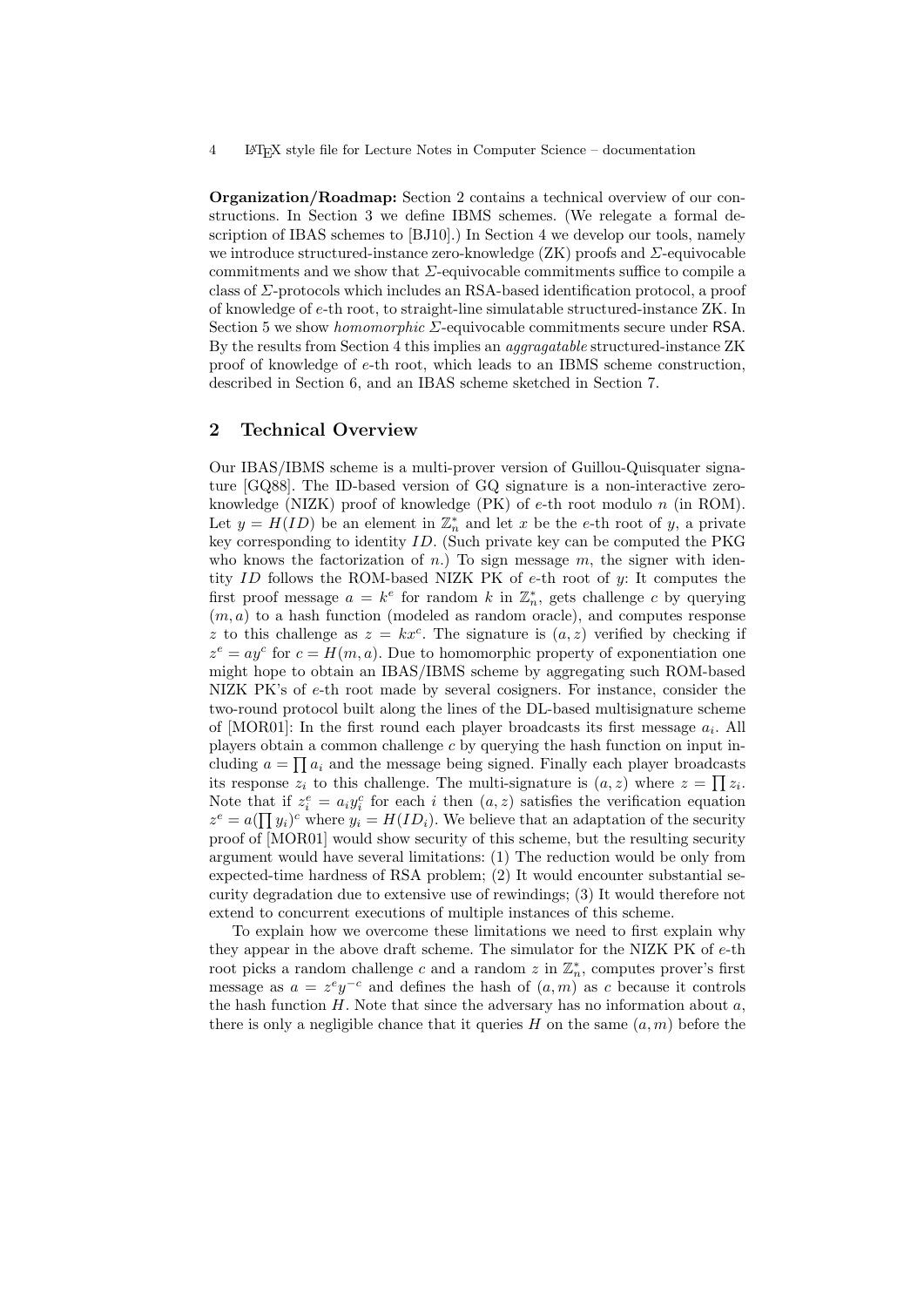simulator attempts to define its value as c, and hence the simulator passes with overwhelming probability. The fundamental difference between this simulation and the simulation for aggregated proof in the draft scheme above is that in the aggregated proof corrupt cosigners can choose their contributions  $a_i$  on the basis of  $a_i$ 's broadcasted by the honest cosigners. Consequently, the simulator can only guess the resulting a value with probability  $1/q_h$  where  $q_h$  is the number of hash queries the adversary makes. This gives rise to a simulation procedure which rewinds the adversary expected  $q<sub>h</sub>$  times in each signature instance, which causes all the limitations listed above: reduction to expected-time hardness, loose security reduction, and no argument for security of concurrent protocol instances.

Bellare and Neven [BN07] showed how to overcome all these issues in the ROM model by adding an extra communication round in which each player first commits to its  $a_i$  contribution by broadcasting a hash  $H(a_i)$ . By controlling the hash function  $H$  the simulator can learn the  $a_i$ 's committed by the adversary and then decide on the  $a_i$ 's published on behalf of the honest players. This way the simulator passes without rewinding with overwhelming probability, similarly to the NIZK simulation sketched above. The main technical challenge we handle in this work is how to achieve such straight-line simulation without introducing such extra communication round, i.e. with only two rounds of interaction. Our technique is a variant of Damgard's HVZK-to-ZK compilation [Dam00] which constructs a straight-line simulatable zero-knowledge proof from any  $\Sigma$ -protocol using an equivocable commitment scheme, but we introduce an interesting twist: In Damgard's scheme a signer commits to its  $a_i$  value using an equivocable commitment scheme, and the simulator, on any challenge  $c$  can open this commitments to the value  $a_i = z_i^e y_i^{-c}$  needed for the proof to verify (where response  $z_i$  is chosen at random, to match the response distribution in the real proof). However, to create an IBMS/IBAS scheme by aggregating such proofs we need this commitment scheme to be multiplicatively homomorphic, and to the best of our knowledge no efficient commitment scheme is both equivocable and multiplicatively homomorphic. Instead, we show a commitment scheme which is multiplicatively homomorphic over  $\mathbb{Z}_n^*$  and satisfies a restricted form of equivocability which we call  $\Sigma$ -equivocability, and which suffices for straightline simulation of  $\Sigma$ -protocol compiled as above. For example,  $\Sigma$ -equivocable commitment for relation  $R = \{(x, y) | y = x^e \}$  allows for equivocation of commitments to messages of the form  $z^e y^{-c}$  for any c and z, and this is exactly the form of message a which the simulator needs in the above proof.

The idea to use commitments with similarly restricted equivocability appeared before in [BCJ08], where it was used to construct a straight-line simulatable and aggregatable proof of DL knowledge, and a DL-based multi-signature scheme. However, the equivocability notion (and the construction) of [BCJ08] gives rise to only single-instance zero-knowledge proofs. Intuitively, this suffices for security of multi-signatures (as opposed to identity-based multi-signatures) because in multi-signatures the adversary w.l.o.g. corrupts all players except of one, so the simulator needs to embed its challenge problem in just one public key, and needs to simulate multi-signature protocol on behalf of only that one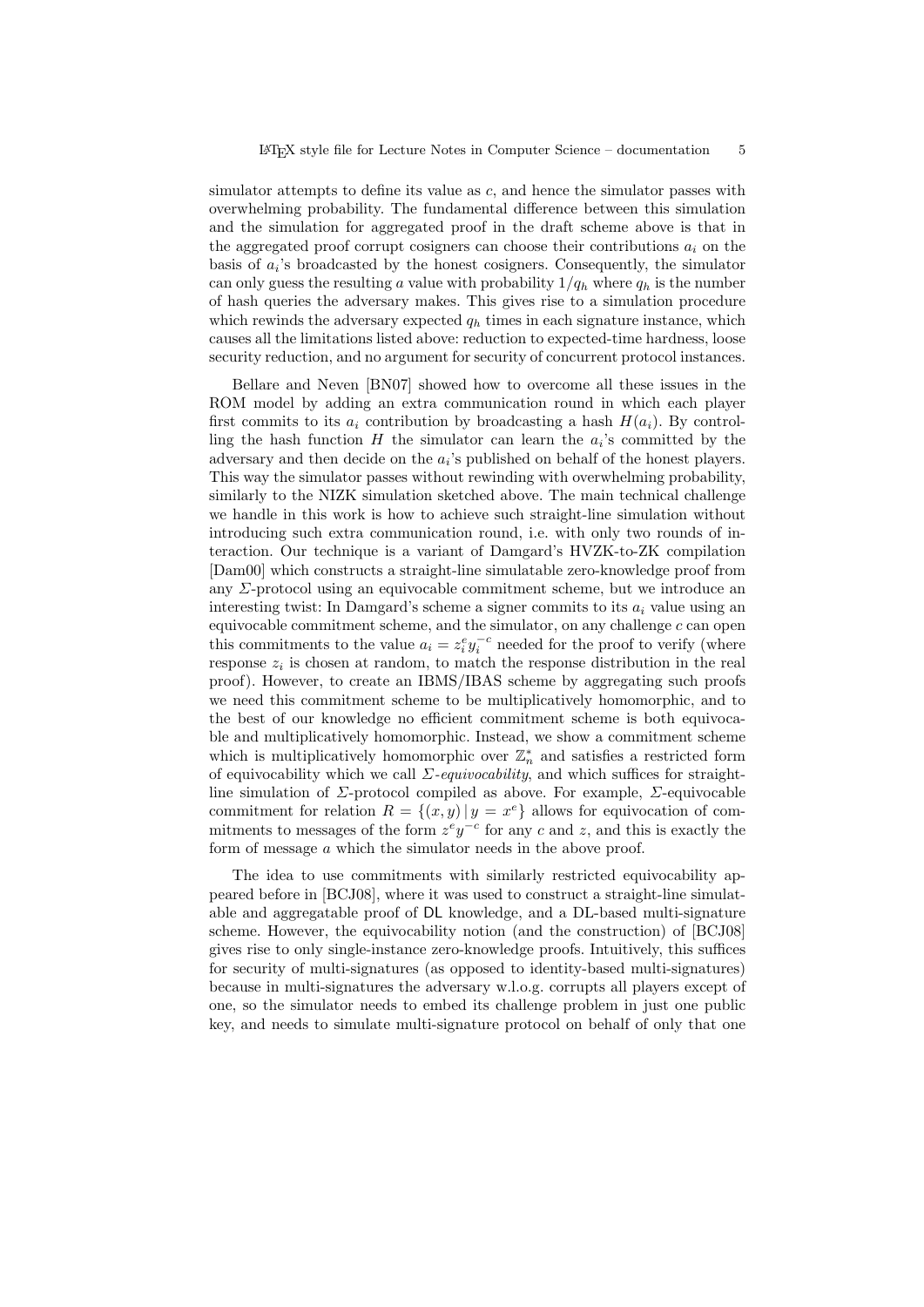player. Using this form of equivocation in security argument for identity-based schemes would introduce security degradation by factor of  $q_H$ , the number of hash function queries, because the simulator would have to guess the single identity into which to embed its challenge. Here we define a more general notion of  $\Sigma$ -equivocability which allows for straight-line simulatable "structured" instance" zero-knowledge proofs in the CRS model: In structured-instance zeroknowledge proofs, formalized in this paper, the simulator can simulate on any statement in a class of related instances, in contrast to a single statement in single-instance ZK and any instance in (standard) multi-instance ZK. The class of instances which is particularly useful in showing a security reduction for an IBMS/IBAS scheme based on Σ-protocol for proving knowledge of preimage of function  $f(x) = x^e$  are instances of the form  $y = \hat{y} f(\delta)$  where  $\hat{y}$  is the simulator's challenge. In this way the simulator can embed its challenge into any number of identities, picking random  $\delta$  for each identity, and yet straight-line simulate the proofs performed on behalf of all these entities in parallel. Thus our main technical contribution is two-fold: First, we formalize the notion of Σ-equivocability and apply it to a compilation from Σ-protocols to straightline simulatable structured-instance ZKPK (Section 4). Secondly, we construct a multiplicatively homomorphic and  $\Sigma$ -equivocable commitment scheme based on the RSA problem (Section 5). Together, these two parts immediately imply the IBMS and IBAS schemes we present in this paper (Section 6 and Section 7).

### 3 Identity-Based Multi-/Aggregate Signature Schemes

We define the notion of identity-based multisignature scheme (IBMS) building on the definitions given by [MOR01,BN06,GR06,BN07]. (Due to lack of space, we relegate the extension of our definitions to IBAS schemes to the full version of the paper [BJ10]). Our notion is more flexible than that of [BN07,MOR01,BN06] because we do not require the set of participants' identities as input to the multi-/aggregate signature protocol. The participating players must be aware of each other in the protocol execution, but this is needed only to ensure proper communication, and the participant identities are not required as inputs to the cryptographic protocol. The schemes secure in this setting provide flexibility to applications of multi-/aggregate signatures because sometimes signers might care only about the message they are signing and not about the identities of the cosigners. Otherwise the list of cosigners can always be attached to the message being signed.

Syntax of an IBMS Scheme: We define an identity-based multisignature as  $IBMS = (Setup, KevDer, MSign, Vrfy)$  where Setup, KeyDer and Vrfy are probabilistic poly-time algorithms, and MSign is a distributed protocol executed by a set of parties s.t.

 $(- (mpk, msk) \leftarrow$  Setup(1<sup>k</sup>), run by a trusted party, on input the security parameter  $\kappa$ , generates master public key  $mpk$  and corresponding master secret key msk.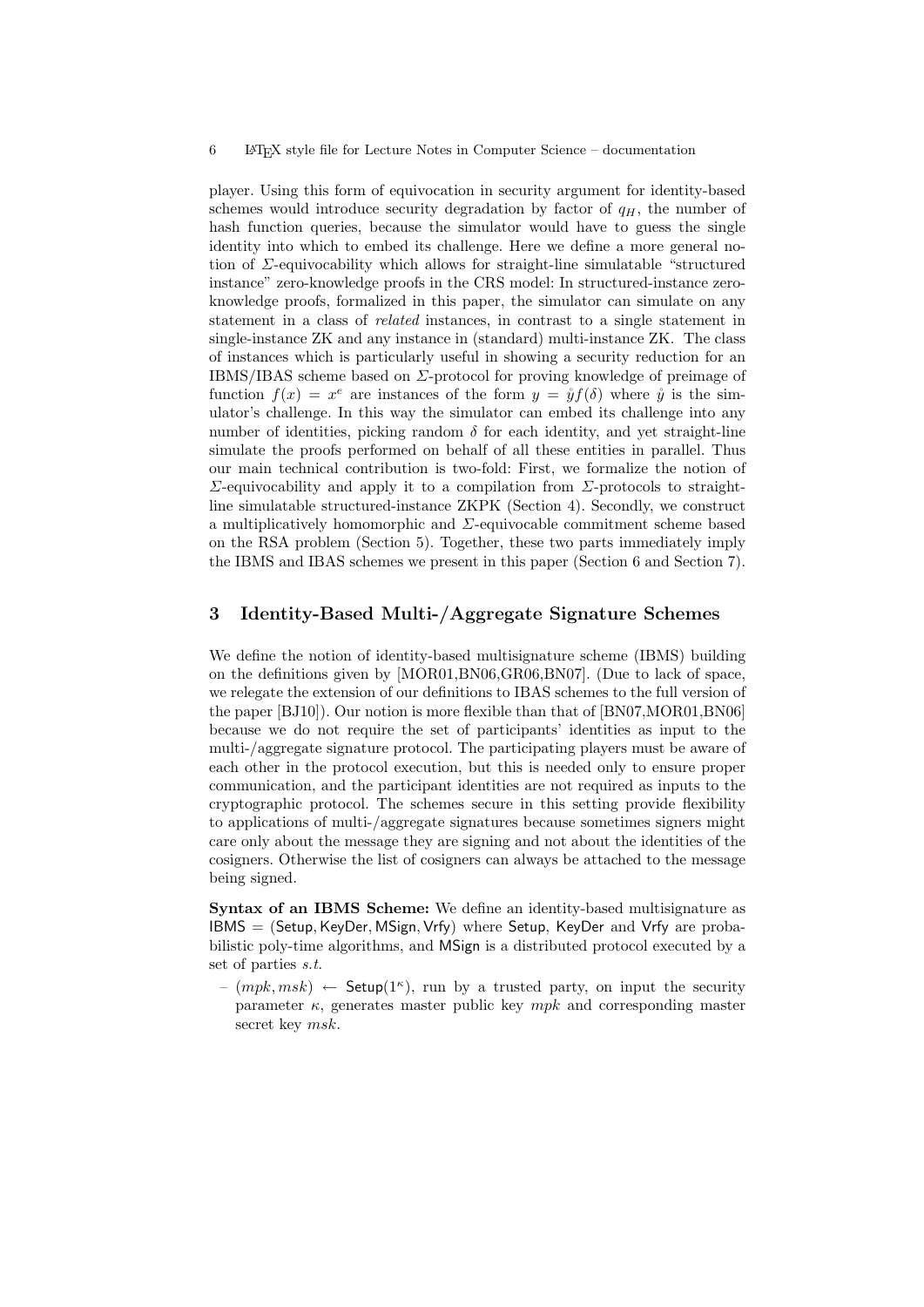- $-$  sk<sub>Id</sub>  $\leftarrow$  KeyDer(*msk, Id*), run by a trusted party, on input master secret key msk and an identity  $Id \in \{0,1\}^*$  provides a secret key  $sk_{Id}$  to the user with identity Id.
- MSign is a multisignature protocol run by a group of players who intend to sign the same message  $m$ . Player with identity  $Id$  executes this protocol on public inputs  $mpk$  and message m and private input  $sk_{Id}$  which is his own secret key. The local output of the protocol for every participant is a multisignature denoted  $\sigma$ .
- $\{0,1\} \leftarrow \mathsf{Vrfy}(mpk, m, IdSet, \sigma)$  verifies whether  $\sigma$  is a valid multisignature on message m on behalf of the set of the identities IdSet.

In the random oracle model (ROM), KeyDer, MSign and Vrfy procedures additionally have access to a random oracle  $H(\cdot) : \{0,1\} \to D$ , where D depends on the scheme. This set of procedures must satisfy the following completeness properties: For any integer n, any message m, and any  $(mpk, msk)$  output by Setup(1<sup> $\kappa$ </sup>), if for  $i = 1..n$ , one obtains  $sk_{Id_i} \leftarrow \text{KeyDer}(msk, Id_i)$  and correctly follows MSign on input  $m$  using secret keys  $sk_{Id_i}$ , then assuming all messages are delivered between players, each player outputs the same string  $\sigma$  which satisfies  $Vrfy(mpk, m, {Id_1, ..., Id_n}, \sigma) = 1.$ 

Security Notion of an IBMS Scheme: We model the security as existential unforgeability under an adaptive chosen message and adaptive chosen identity attack: The adversary participates in a game in which it issues a number of key derivation and signature queries. In a key derivation query, the adversary corrupts a player by submitting its identity  $Id$  to the key derivation oracle and receiving its secret key  $sk_{Id}$ . In a signature query the adversary specifies the message  $m$  and the identity Id that it wants to interact with; and the signing oracle performs  $MSign$  protocol on message  $m$  on behalf of  $Id$ . The adversary wins the game if it eventually outputs a message m, a multisignature  $\sigma$  and a set of identities IdSet s.t.  $Vrfy(mpk, m, IdSet, \sigma) = 1$  and there exists an identity Id s.t., the adversary never queried the key derivation oracle on Id and never queried the signing oracle on  $(m, Id)$ . More formally we define the *adversarial* advantage of A against IBMS = (Setup, KeyDer, MSign, Vrfy) as a probability that experiment  $\text{Exp}_{\text{IBMS}}^{\text{uu-cma}}(\mathcal{A})$  described in Figure 2 outputs 1 *i.e.* 

$$
\mathbf{Adv}_{\mathsf{IBMS}}^{\mathsf{uu-cma}}(\mathcal{A}) = Pr[\mathbf{Exp}_{\mathsf{IBMS}}^{\mathsf{uu-cma}}(\mathcal{A}) = 1]
$$

where the probability goes over the random coins of the adversary and all the randomness used in the experiment. We call an IBMS scheme  $(t, \epsilon, n, q_K, q_S)$ secure if  $\mathbf{Adv}_{\mathsf{IBMS}}^{\mathsf{uu}-\mathsf{cma}}(\mathcal{A}) \leq \epsilon$  for every adversary  $\mathcal A$  that runs in time at most  $t$ , makes at most  $q_K$  key derivation queries and at most  $q_S$  signature queries, and produces a forgery on behalf of at most  $n$  parties. In the random oracle model we extend this notion to  $(t, \epsilon, n, q_K, q_S, q_H)$ -security, where A is additionally restricted to at most  $q_H$  hash queries and the probability in the experiment  $\mathrm{Exp}_{\mathsf{IBMS}}^{\mathsf{uu-cma}}(\mathcal{A})$  goes also over random choice of a hash function.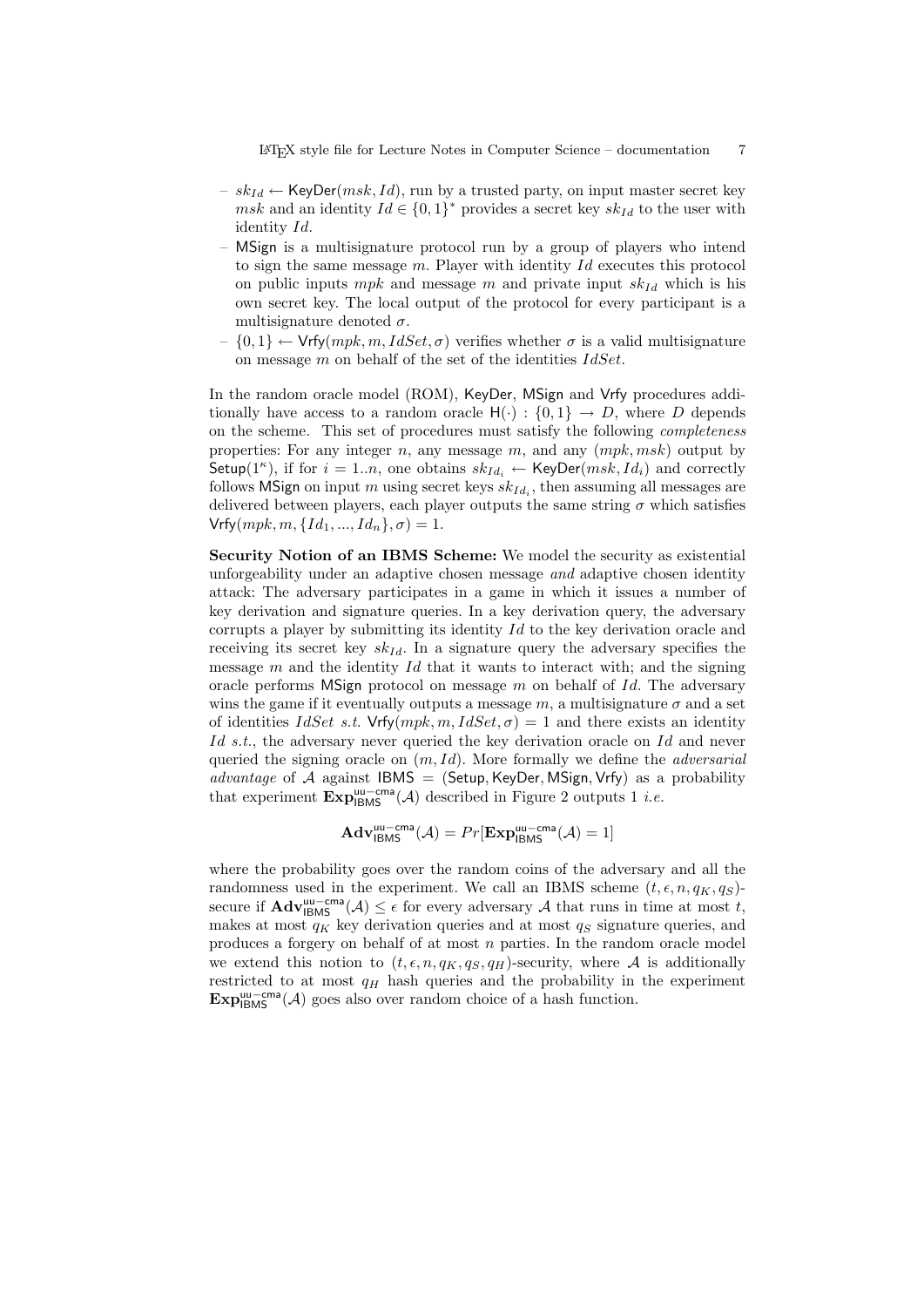Experiment  $\mathbf{Exp}_{\mathsf{IBMS}}^{\mathsf{uu-cma}}(\mathcal{A})$ 

- $-(mpk,msk) \leftarrow$  Setup $(1^{\kappa});$  MIdLst  $\leftarrow \emptyset;$  CIdLst  $\leftarrow \emptyset;$
- $-$  Run  $\mathcal{A}(mpk)$ , and handle  $\mathcal{A}'s$  key derivation and signature queries as follows:
- $-$  On a key derivation query on identity Id, add Id to CldLst, run KeyDer on input  $(msk, Id)$  and return  $sk_{Id}$  to A.
- $-$  On a signing query on pair  $(m, Id)$ , add  $(m, Id)$  to MIdLst, run MSign protocol on behalf of identity  $Id$  on message m forwarding messages to and from  $A$ .
- $-$  When A halts, parse its output as  $(m, IdSet, \sigma)$ .
- $-I$  If  $(\text{Vrfy}(mpk, m, IdSet, \sigma)=1) \wedge (\exists Id \in IdSet \ s.t. (Id \notin \text{CIdList}) \wedge ((m, Id) \notin \text{MIdList}))$ then return 1, otherwise return 0.

Fig. 2. Chosen Message Attack against an Identity-Based Multisignature Scheme

# 4 Σ-Equivocable Commitments and Structured-Instance Zero-Knowledge

**Homomorphic**  $\Sigma$ **-Protocols:**  $\Sigma$ -protocol, a notion introduced by Cramer, Damgard and Schoenmakers [CDS94], is a three-move proof system with special honest-verifier zero-knowledge (HVZK) and strong soundness properties. Let  $R = \{(x, y)\}\$ be a relation whose membership can be verified in polynomial time. We consider a special case where  $X$  and  $Y$  are algebraic groups (for notational simplicity we use multiplicative notation for both), and  $R = \{(x, f(x)) | x \in X\}$ where  $f: X \to Y$  is a homomorphic one-way function. We consider a proof of knowledge system for relation R which we call *homomorphic*  $\Sigma$ -protocol (for R): The prover, on input  $x \in X$ , sends  $a = f(k)$  where  $k \stackrel{r}{\leftarrow} X$ . The verifier, on input  $y \in Y$ , creates a challenge c as a random  $\kappa$ -bit string, and the prover responds with  $z = kx^c$ . The verifier accepts iff  $f(z) = ay^c$ . This is a form of several  $\Sigma$ protocols for known homomorphic one-way functions, e.g. Guillou-Quisquater identification scheme [GQ88] for a power function  $f_{e,n}(x) = x^e \mod n$  and Schnorr's scheme [Sch89] for exponentiation  $f_{g,p}(x) = g^x \mod p$ . The special HVZK property of a  $\Sigma$ -protocol says that there exists an efficient simulator which on input y computes pair  $(a, z)$  for any c with the distribution matching that of the prover. The special strong soundness says that there exists an efficient extractor which computes witness x s.t.  $(x, y) \in R$  for any y from any pair of accepting conversations  $(a, c, z)$  and  $(a, c', z')$  s.t.  $c \neq c'$ .

Structured-Instance Zero-Knowledge: Multi-instance zero-knowledge (ZK)  $(a.k.a. \text{ multi-theorem } \mathbb{Z}$  in common reference string  $(CRS)$  model requires a two-phase probabilistic poly-time simulator  $s.t.$  (1) in the first phase, given public parameters, the simulator outputs the CRS string together with some trapdoor information; (2) In the second phase, given a statement and the trapdoor, simulator outputs the simulated proof for that statement. In the single-instance ZK, the simulator knows the statement beforehand and can set the CRS string as a function of this particular statement. Structured instance zero-knowledge proof for relation  $R$  introduced above is an intermediary notion: The simulator is given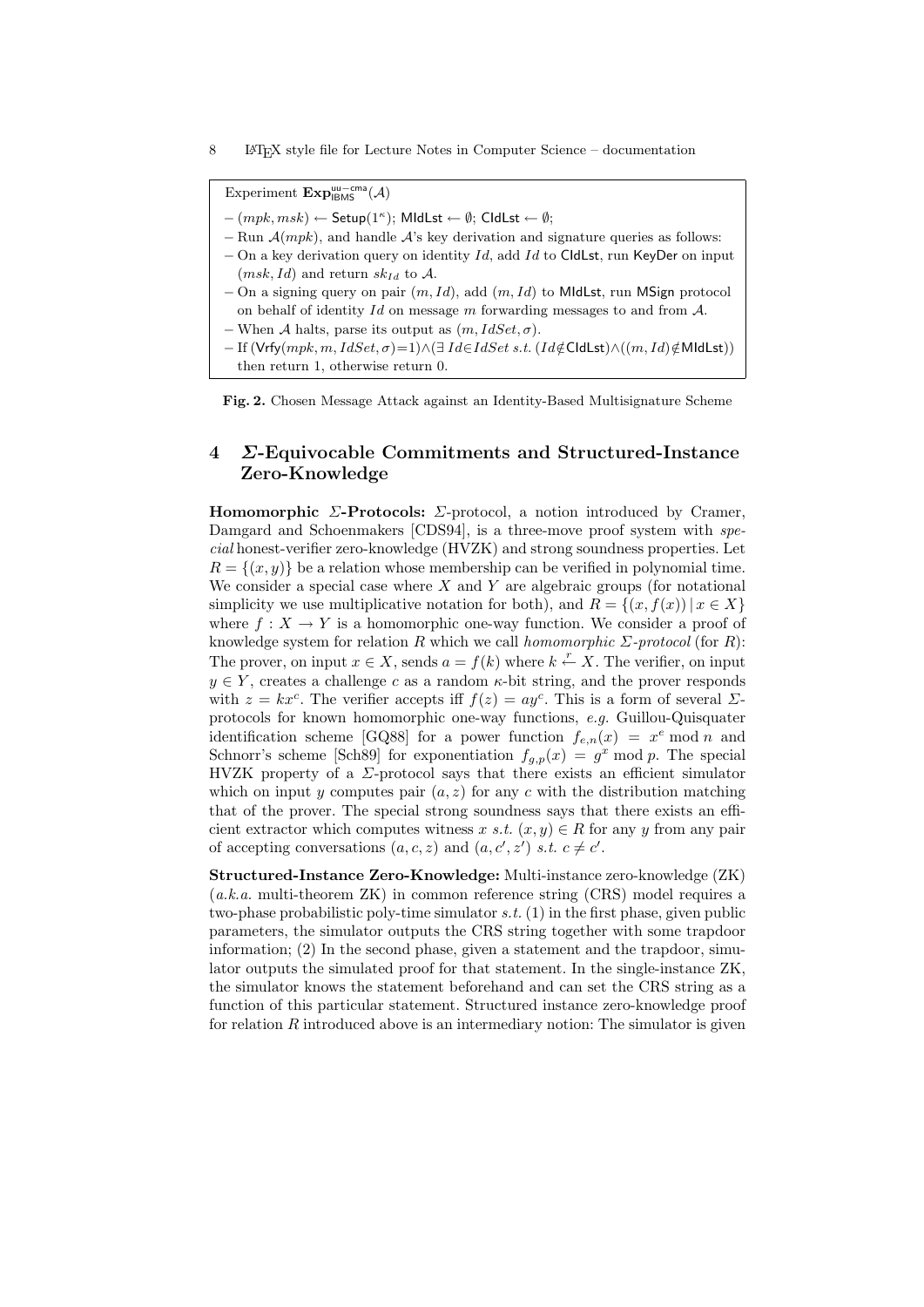a "core statement"  $\hat{y} \in Y$  before it sets the CRS string, and then it can simulate the proof for statement  $y = \hat{y} \cdot f(\delta)$  for any  $\delta \in X$ . Here is the formal definition:

**Definition 1.** Let X and Y be algebraic groups and  $f: X \to Y$  be a surjective homomorphic one-way function, all indexed by a public parameter par. Let  $\Pi =$  $(\mathcal{G}, \mathcal{P}, \mathcal{V})$  be a proof system in CRS model for relation  $R = \{(x, y) \in X \times Y | y =$  $f(x)$  where G is an algorithm that outputs the common reference string. We say that  $\Pi$  is straight-line  $\epsilon$ -structured-instance zero-knowledge if there exist efficient algorithms  $S_1, S_2$  s.t.  $S_1$  on input par and a core instance  $\hat{y} \in Y$ , outputs the CRS string  $\sigma$  and trapdoor td, while  $S_2$  on input td and a "witness-shift"  $\delta \in X$  outputs a simulated proof  $\tilde{\pi}$  for instance  $y = \hat{y} f(\delta)$ , and for all  $(\hat{x}, \hat{y}) \in$  $X \times Y$  s.t.  $f(\mathring{x}) = \mathring{y}$  the following two properties hold:

1. Statistical difference between the following two distributions is at most  $\epsilon$ :

$$
\{\sigma \mid (\sigma, td) \leftarrow \mathcal{S}_1(\text{par}, \mathring{y})\}
$$

$$
\{\sigma \mid \sigma \leftarrow \mathcal{G}(\text{par})\}
$$

2.  $\forall$  verifier  $\mathcal{V}^*$  and  $\forall \delta \in X$ , the following two distributions are identical:

$$
\{\tilde{\pi} \mid \tilde{\pi} \leftarrow \mathcal{V}^*(y, \sigma)^{\mathcal{S}_2(td, \delta, \sigma)}; (td, \sigma) \leftarrow \mathcal{S}_1(\text{par}, \mathring{y}); y \leftarrow \mathring{y}f(\delta)\}
$$

$$
\{\pi \mid \pi \leftarrow \mathcal{V}^*(y, \sigma)^{\mathcal{P}(x, y, \sigma)}; \sigma \leftarrow \mathcal{G}(\text{par}); y \leftarrow \mathring{y}f(\delta); x \leftarrow \mathring{x}\delta\}
$$

**Commitment Schemes:** A commitment scheme  $C$  in the CRS model consists of probabilistic poly-time algorithms CSetup, CKG, Com and Open. CSetup on input the security parameter  $\kappa$ , generates public parameters cpar, which also determine the commitment message space  $M$ . CKG(cpar) generates the commitment key K,  $\mathsf{Com}_K(m)$  generates the commitment C and the decommitment D on message  $m \in \mathcal{M}$ , and finally Open<sub>K</sub> (C, D, m) determines if D is a valid decommitment of commitment C to message m. A commitment scheme must satisfy that if  $cpar \leftarrow$  $\mathsf{CSetup}(1^\kappa),\ K\leftarrow \mathsf{CKG}(\mathsf{cpar}),\text{ and }(\mathcal{C},D)\leftarrow \mathsf{Com}_K(m),\ \text{then }\mathsf{Open}_K(\mathcal{C},D,m)=$ 1. Below we define statistical hiding and computational binding properties of commitments because these will be variants of these notions which our scheme satisfies.

 $\epsilon$ -Hiding: For all cpar  $\leftarrow$  CSetup $(1^{\kappa})$ ,  $m_0, m_1 \in \mathcal{M}$ , and  $K \leftarrow$  CKG(cpar), there is less than  $\epsilon$  statistical difference between the distribution of C's output by  $\mathsf{Com}_K(m_0)$  and the distribution of C's output by  $\mathsf{Com}_K(m_1)$ . A commitment scheme is *perfectly* hiding if  $\epsilon = 0$ .

 $(t, \epsilon)$ -Binding: For any algorithm A running in time t and any cpar output by CSetup(1<sup> $\kappa$ </sup>), the probability of Open<sub>K</sub>(C, D<sub>0</sub>, m<sub>0</sub>) = Open<sub>K</sub>(C, D<sub>1</sub>, m<sub>1</sub>) = 1 and  $m_0 \neq m_1$  is less than  $\epsilon$  where  $(C, D_0, D_1, m_0, m_1)$  is outputted by A on input K and  $K \leftarrow CKG(cpar)$  and probability is over the coins of CKG and A.

Notation: In this paper we only deal with the commitment schemes in which the commitment is a deterministic function of the message and the decommitment. Therefore we assume there exist a decommitment space denoted as  $R$  and the Com procedure picks decommitment  $D \stackrel{r}{\leftarrow} \mathcal{R}$  and computes the commitment  $\mathcal C$  as the deterministic function of m and D.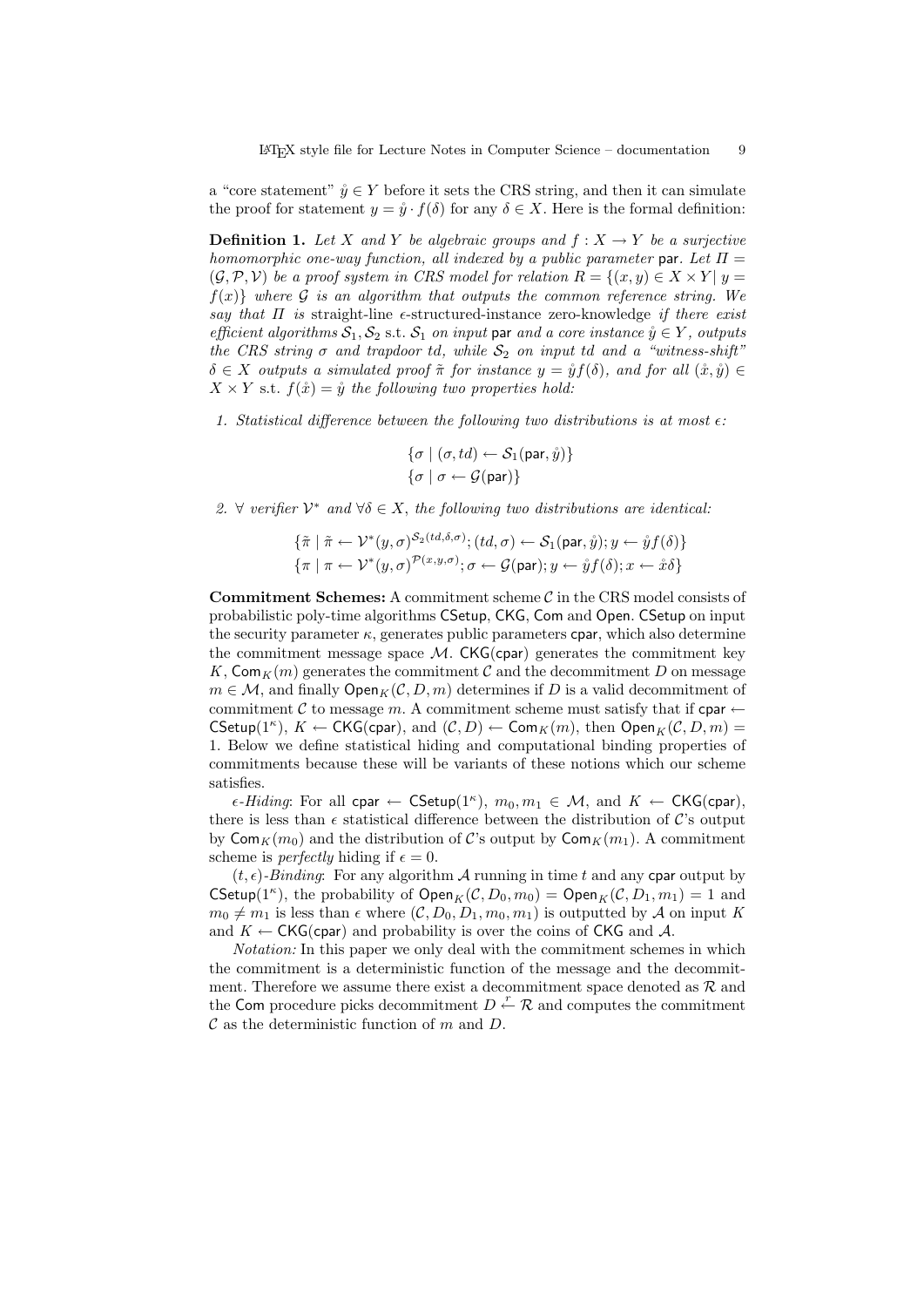$\Sigma$ -Equivocable Commitments: A commitment scheme is *equivocable* if there exists an efficient simulator that generates commitment key  $K$ , indistinguishable from real key, together with a *trapdoor td*. The trapdoor allows simulator to create fake commitments indistinguishable from real ones, and later decommit them to *any* message. Using equivocable commitments, one can compile a  $\Sigma$ -protocol to a multi-instance ZK proof system with straight-line simulation [Dam00]. Here we define a rather restrictive form of equivocability called  $\Sigma$ -equivocability and we show that it is sufficient for compiling  $\Sigma$ -protocols into structured-instance ZK proofs with straight-line simulation. It turns out that structured-instance ZK is sufficient for our application of ZK proofs to multi-/aggregate signatures and multi-instance ZK is not required. Moreover the straight-line simulatability of this system allows us to have multi-/aggregate schemes with concurrency, better exact security and with improved round complexity.

**Definition 2.** Let X and Y be algebraic groups and let  $f: X \rightarrow Y$  be a homomorphic one-way function, all indexed by a commitment parameter cpar. We call a commitment scheme  $\epsilon$ - $\Sigma$ -equivocable for f if there exist probabilistic polytime algorithms tdCKG, tdCom, and RstEquiv, where  $(K, td) \leftarrow \text{tdCKG}(\text{cpar}, \hat{y}),$  $(\tilde{C}, st) \leftarrow \mathsf{tdCom}_K (td), \text{ and } (\tilde{D}, z) \leftarrow \mathsf{RstEquiv}_K (td, st, c, \delta), \text{ s.t. for any copar }$ output by CSetup and any  $\mathring{y} \in Y$  the following properties hold:

- 1. There is at most  $\epsilon$  statistical difference between the distribution of K's output by CKG(cpar) and K's output by tdCKG(cpar,  $\hat{y}$ ).
- 2. For all  $(K, td) \leftarrow \mathsf{tdCKG}(\mathsf{cpar}, \mathring{y}), \delta \in X$ , and  $c \in \{0,1\}^\kappa$ , if  $(\tilde{C}, st)$  is output by tdCom<sub>K</sub> (td) and  $(\tilde{D}, z)$  is output by RstEquiv<sub>K</sub> (td, st, c,  $\delta$ ) then  $\tilde{D}$  is distributed as random decommitment in  $\mathcal R$  and  $\mathsf{Open}_K(\tilde{\mathcal{C}}, \tilde{\mathcal{D}}, f(z)(\hat{y}f(\delta))^{-c}) = 1$ .

Intuitively definition 2 says that the equivocation procedure, given  $(\hat{y}, c, \delta)$ , can open a fake commitment to a message of the form  $a = f(z)(\hat{y}f(\delta))^{-c}$  for some z. This is useful in straight-line simulation of a proof of knowledge for relation  $R = \{(x, y) \in X \times Y | y = f(x)\}\.$  For example, let  $f : QR_n \to QR_n$  where  $f(z) = z^e \pmod{n}$ . Consider the HVZK simulator of the *Σ*-protocol for proving knowledge of  $e$ -th root: This simulator picks random  $c$  and  $z$  and computes prover's first message  $a = z^e y^{-c}$ . Below we show that Damgard's compilation  $[Dam00]$  (see Figure 3 below) transforms such  $\Sigma$ -protocol to structured-instance zero-knowledge using only such  $\Sigma$ -equivocable commitments, because the simulator can output a fake commitment and then open it to what the  $\Sigma$ -protocol simulator would output as the prover's first message *i.e.*  $a = z^e y^{-c}$ . Definition 2 implies that a fake commitment can be opened to  $a = z^e(\mathring{y}\delta^e)^{-c}$  for any  $\delta$  and c. Hence the structured-instance zero-knowledge simulator can use this property to simulate a proof for any instance  $y = \hat{y} \delta^e$  where  $\hat{y}$  is set before the simulator creates the CRS string (see theorem 1).

Homomorphic Commitments: We call a commitment scheme multiplicatively homomorphic if there are efficiently computable operations  $\otimes$  and  $\oplus s.t.$  if Open<sub>K</sub> (  $C_1, D_1, m_1$  = 1 and Open<sub>K</sub> ( $C_2, D_2, m_2$  = 1, then Open<sub>K</sub> ( $C, D, m$ ) = 1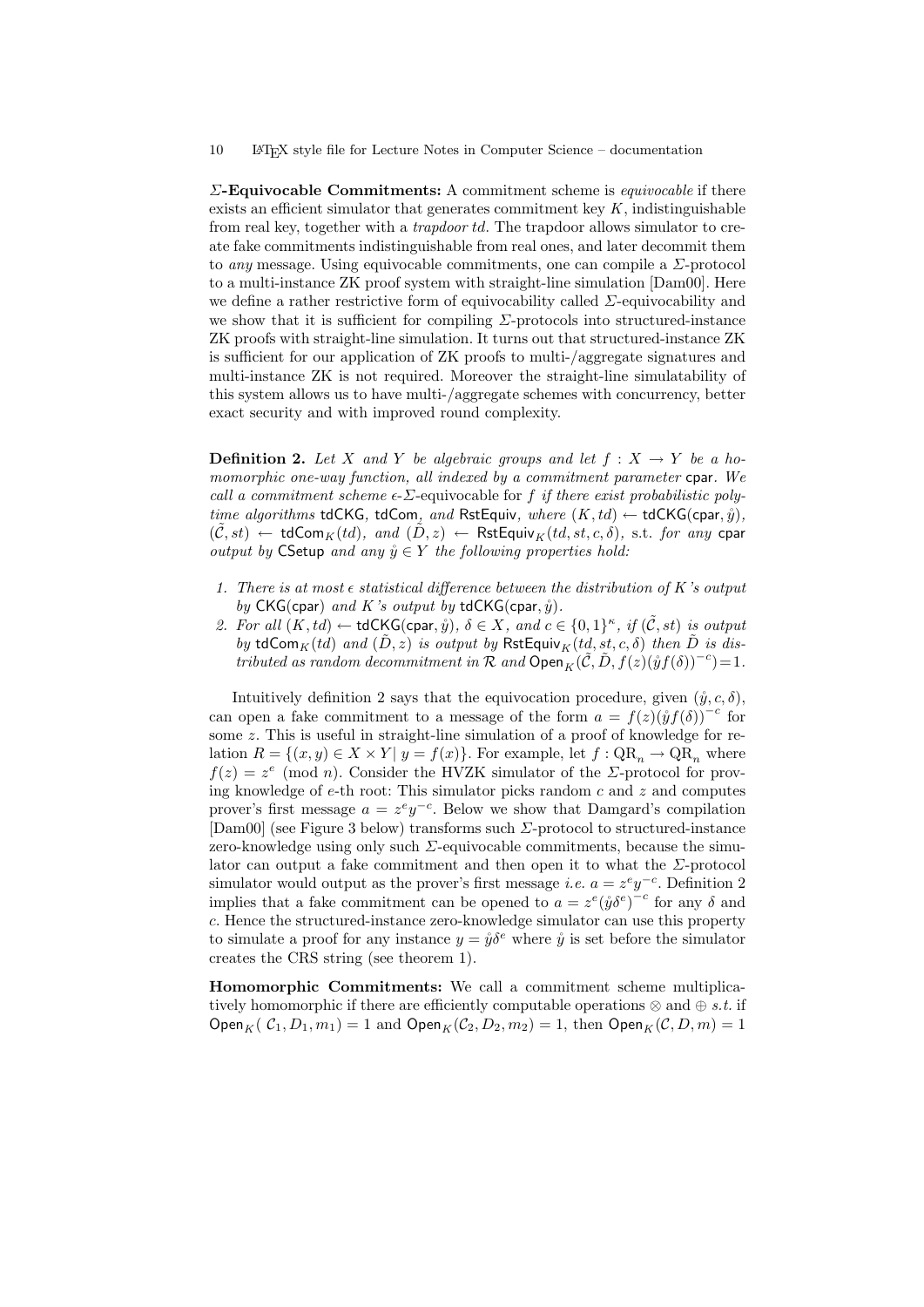for  $C = C_1 \otimes C_2$ ,  $D = D_1 \oplus D_2$ , and  $m = m_1 m_2$ . Accordingly, a commitment scheme is l-restricted multiplicatively homomorphic if the homomorphic operation can be applied on only  $l$  commitment-decommitment pairs generated by Com procedure. Our construction is l-restricted multiplicatively homomorphic.

| Common Reference String:<br>Commitment Key K of $\Sigma$ -Equivocable Commitment Scheme |                |                                                    |  |  |  |
|-----------------------------------------------------------------------------------------|----------------|----------------------------------------------------|--|--|--|
| Prover $P(x)$ s.t. $x \in X$ , $f(x) = y$                                               |                | Verifier $V(y)$ s.t. $y \in Y$                     |  |  |  |
| $k \stackrel{r}{\leftarrow} X, a \leftarrow f(k)$                                       |                |                                                    |  |  |  |
| $(C, D) \leftarrow \text{Com}_K(a)$                                                     | $\mathfrak{c}$ | $c \leftarrow \{0,1\}^{\kappa}$                    |  |  |  |
| $z \leftarrow k r^c$                                                                    | $z$ , $D$      | acc iff Open <sub>K</sub> $(C, D, f(z)y^{-c}) = 1$ |  |  |  |

Fig. 3. Straight-line simulatable structured-instance ZKPK of pre-image of f

Structured-Instance Zero-Knowledge from Homomorphic Σ-Protocol: Figure 3 shows a construction of a straight-line simulatable structured-instance zero-knowledge proof of knowledge system, in the CRS model, from homomorphic  $\Sigma$ -protocol and  $\Sigma$ -equivocable commitment. This is an identical construction to Damgard's compiler from  $\Sigma$ -protocol to ZKPK proof [Dam00]. Below we show that using only  $\Sigma$ -equivocable commitments the same compilation produces structured-instance zero-knowledge proof given homomorphic Σ-protocol. As in [Dam00] the resulting protocol is an argument of knowledge, subject to the binding property of the commitment scheme.

**Theorem 1.** Let X and Y be algebraic groups,  $f : X \leftarrow Y$  a homomorphic one-way function, C a  $\Sigma$ -equivocable commitment over message space  $\mathcal{M} \subseteq Y$ . Then the protocol in figure 3 is a straight-line simulatable structured-instance zero-knowledge proof of knowledge of pre-image of f in the CRS model.

*Proof.* The straight-line simulator  $S = (S_1, S_2)$ , for structured-instance zeroknowledge proof acts as follows: In the first phase, given cpar and  $\hat{y} \in Y$ ,  $\mathcal{S}_1$ runs tdCKG(cpar,  $\hat{y}$ ) to obtain (td, K) and sets the common reference string  $\sigma$  as K. In the second phase, given td and witness shift  $\delta \in X$ ,  $\mathcal{S}_2$  runs tdCom<sub>K</sub>(td) to obtain the fake commitment  $\tilde{\mathcal{C}}$  and state st and sends  $\tilde{\mathcal{C}}$  to the verifier. Upon receiving the challenge c from the verifier,  $S_2$  runs RstEquiv<sub>K</sub> (td, st,  $\hat{y}$ ,  $\delta$ ) to get the response z and fake commitment  $\ddot{D}$ . According to  $\Sigma$ -equivocability property (definition 2) it immediately follows that  $S$  satisfies conditions in definition 4.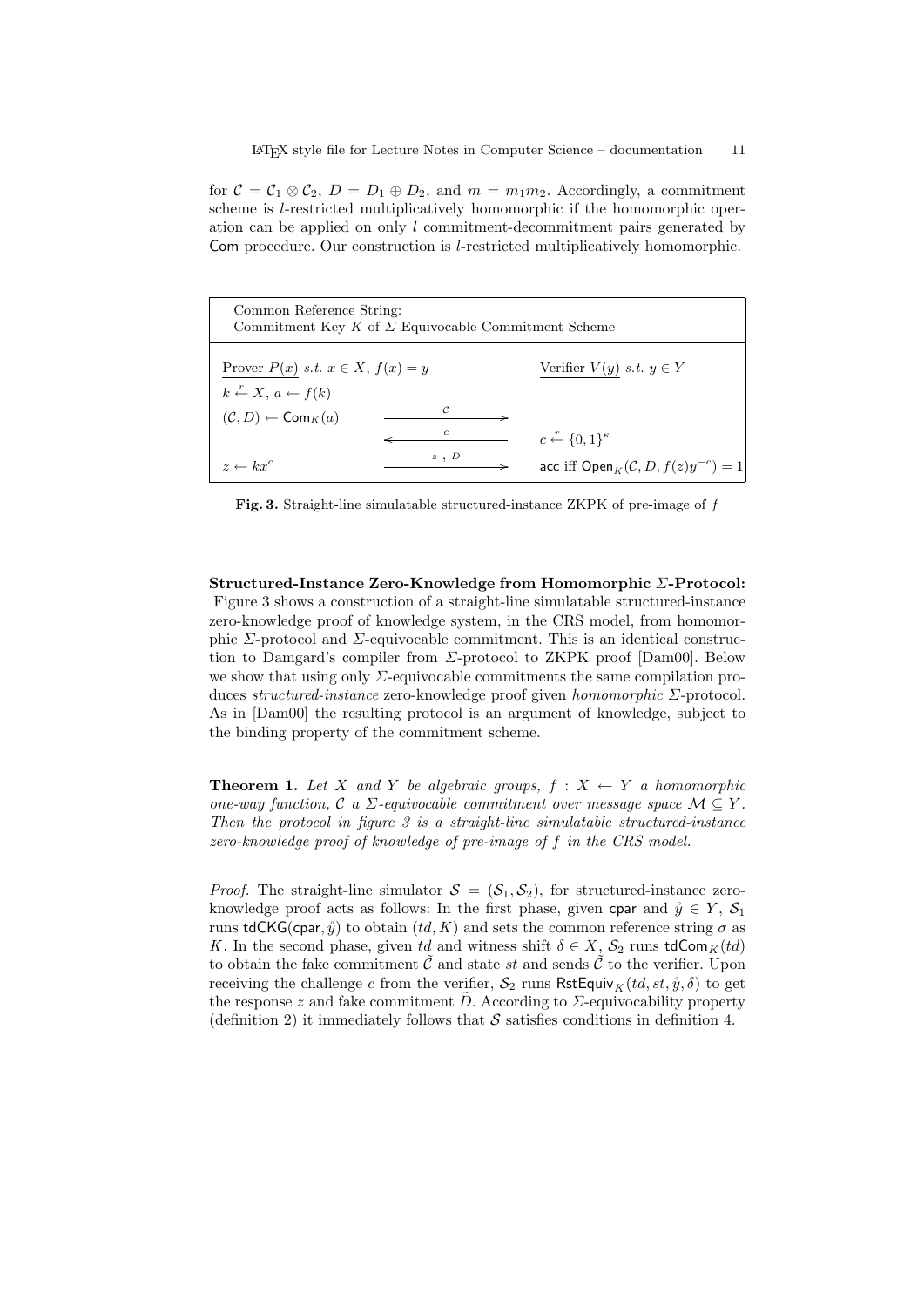## 5 Aggregatable Zero-Knowledge Proof of Knowledge of e-th Root

Safe RSA Assumption: Since our construction relies on two related instances of RSA cryptosystems which share same RSA modulus  $n$  but use two different public exponents  $e$  and  $e'$ , it is convenient for us to use the following notation for RSA instance generation: We call an algorithm  $KG_{sRSA}$  a safe RSA generator if on input security parameter  $\kappa$  and a prime  $e \; s.t. \; 2^{\kappa} \leq e \leq 2^{2\kappa}$ , KG<sub>sRSA</sub> generates a pair  $(n, d)$  where (1)  $n = pq \, s.t. \, p = 2p' + 1, \, q = 2q' + 1$  and p, q, p' and q' are all prime numbers s.t.  $|p'| = |q'|$  and  $p', q' > 2^{2\kappa}$  and (2)  $d = e^{-1} \text{mod } \phi(n)$ . For later use we define  $n' = p'q'$ . The advantage of an algorithm A in breaking the  $RSA(e)$  problem is defined as

$$
\mathbf{Adv}_{\mathsf{KG}_\mathsf{sRSA},\mathcal{A},\mathsf{e}}^{\mathsf{ow}\text{-}\mathsf{RSA}}(\kappa) = \Pr[x^e \stackrel{n}{\equiv} y \mid (n,d) \stackrel{r}{\leftarrow} \mathsf{KG}_\mathsf{sRSA}(\kappa,e); y \stackrel{r}{\leftarrow} \mathbb{Z}_n^*; x \stackrel{r}{\leftarrow} \mathcal{A}(n,e,y)] \tag{1}
$$

We say algorithm  $\mathcal{A}, (\mathit{t}, \epsilon)$ -breaks the RSA(e) problem on security parameter  $\kappa$ if A runs in time at most t and  $\mathbf{Adv}_{\mathsf{KG}_{\mathsf{sRSA}},\mathcal{A},\mathsf{e}}^{\mathsf{ow},\mathsf{RSA}}(\kappa) \geq \epsilon$ . We say that the  $\mathsf{RSA}(e)$ problem is  $(t, \epsilon)$ -hard (for security parameter  $\kappa$ ) if no algorithm A,  $(t, \epsilon)$ -breaks it. We note that the requirement that  $p', q' > 2^{2\kappa}$  is just a lower-bound we introduce to enable any party to choose "secondary" public exponent  $e'$  s.t.  $gcd(e', \phi(n)) = 1$  and  $e' > le$  where l is a maximum number of participants in any single instance of the multi-signature scheme.

#### 5.1 RSA-based Multiplicatively Homomorphic Σ-Equivocable Commitment

Let e and e' be two prime numbers s.t.  $2^{\kappa} \leq e, e' \leq 2^{2\kappa}$  and  $e \leq e'/l$  for some integer l and let  $(n, d)$  be output by  $\mathsf{KG}_{\mathsf{sRSA}}(\kappa, e)$ . This assures that both  $(n, e)$  and  $(n, e')$  are safe RSA instances. We describe an efficient commitment scheme, which is computationally binding under the  $\text{RSA}(e')$  assumption, has lrestricted multiplicatively homomorphic property on message space  $\mathcal{M} = \mathbb{Q}R_n$ , and is  $\Sigma$ -equivocable for  $f(x) = x^e \pmod{n}$ . Curiously, this commitment is statistically hiding only for the messages picked from a specific subset of the message space, but in our application of this commitment scheme to straight line simulatable ZKPK of e-th root, standard hiding property is not necessary, and  $\Sigma$ -equivocability property for the above function is sufficient.

- CSetup( $\kappa$ ): Pick prime numbers e and  $e'$  s.t.  $2^{\kappa} \le e, e' \le 2^{2\kappa}$  and  $e \le e'/l$ . Run KG<sub>sRSA</sub> on input  $(\kappa, e)$  to obtain  $(n, d)$ . Set cpar  $\leftarrow (n, e, e')$ .
- CKG $(n, e, e')$ : Pick  $h \stackrel{r}{\leftarrow} QR_n$  and set  $K \leftarrow (n, e, e', h)$ . Note that it is easy to sample random elements in  $QR_n$  by squaring a random element in  $\mathbb{Z}_n^*$ .
- Com<sub>K</sub>(*m*): Pick  $r \stackrel{r}{\leftarrow} \mathbb{Z}_e$  and set  $\mathcal{C} \leftarrow h^r m^{e^r}$  and  $D \leftarrow r$ . (Hence the decommitment space is  $\mathbb{Z}_{e}$ .)
- Open $_K(\mathcal{C}, r, m)$ : Accept iff  $\mathcal{C} = h^r m^{e'}$  and  $0 \le r < e'$ .
- tdCKG $((n, e, e'), \mathring{y})$ : Pick  $\gamma \stackrel{r}{\leftarrow} [n]$ , and set  $h \leftarrow (\mathring{y})^{\gamma e'}$ ,  $K \leftarrow (n, e, e', h)$ , and  $td \leftarrow (\gamma, \mathring{y}).$
- $\text{tdCom}_K(td)$ : Pick  $s \stackrel{r}{\leftarrow} \mathbb{Z}_e$  and return  $(\tilde{\mathcal{C}}, st)$  where  $\tilde{\mathcal{C}} = (\mathring{y})^{e's}$  and  $st = s$ .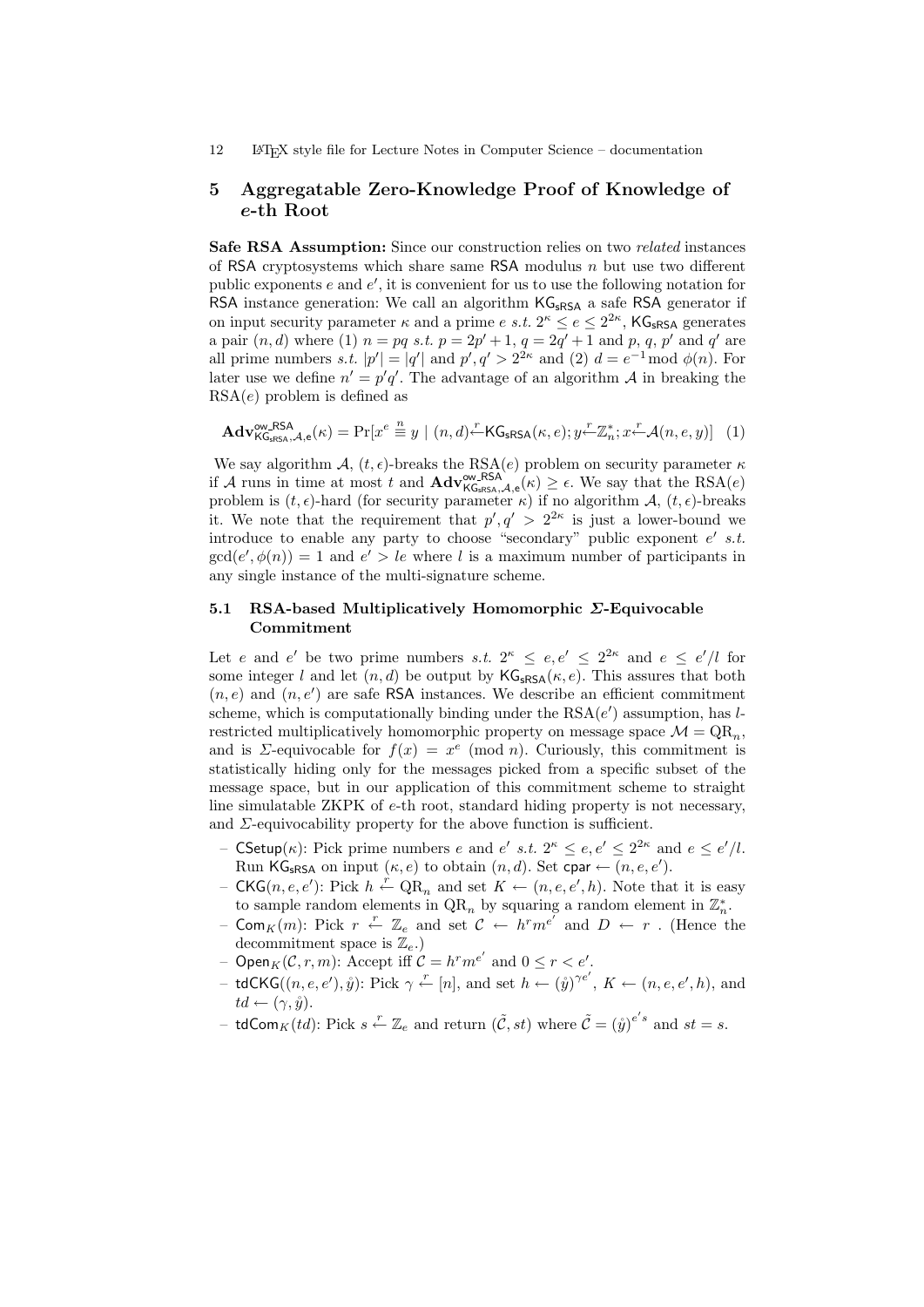- RstEquiv<sub>K</sub> $(td, st, c, \delta)$ : Compute  $r = (s + c)\gamma^{-1} \pmod{e}$  and  $i = (s + c - \delta)$  $\gamma r$ /e (over integers) and return  $(r, z)$  where  $z = (\hat{y})^i (\delta)^c$ .

**Statistical Hiding:** This commitment scheme is  $\epsilon$ -hiding for the messages picked from  $\tilde{M} \subset \mathbb{Q}R_n$  where  $\tilde{M} = \{h^{i(e')^{-1}} | i \in [\epsilon e/2]\}$  and h is determined by the commitment key. To argue this note that the maximum statistical difference between the distributions of the commitments to  $m_0, m_1 \in \tilde{\mathcal{M}}$  happens when they correspond to  $i = 0$  and  $i = \epsilon e/2$  respectively. This way the distributions of the commitments would be  $\{h^r\}_{r\leftarrow [e]}$  and  $\{h^{r+\epsilon e/2}\}_{r\leftarrow [e]}$  respectively which has a statistical difference equal to  $\epsilon$ .

**Computational Binding:** This commitment scheme is  $(t, \epsilon)$ -binding if  $RSA(e')$ problem is  $(t, \epsilon)$ -hard. Indeed given the challenge  $(n, e', h)$ , one can use the attacker on binding to find the  $e'$ -th root of  $h$ . The reduction runs the binding attacker to obtain  $(\mathcal{C}, r, m, r', m')$  s.t.  $\mathsf{Open}_K(\mathcal{C}, r, m) = \mathsf{Open}_K(\mathcal{C}, r', m') = 1$  and  $m \neq m'$ . Since  $\mathcal{C} = h^r m^{e'} = h^{r'} m'^{e'}$  it follows that  $h^{r-r'} = (m'/m)^{e'}$ . Now since  $r, r' < e'$ , then  $gcd(e', r - r') = 1$  and using extended Euclidian algorithm one can compute  $\alpha$ ,  $\beta$  s.t.  $\alpha(r - r') + \beta e' = 1$ . Thus  $h = h^{\alpha(r - r') + \beta e'} = ((m'/m)^{\alpha} h^{\beta})^{e'}$ and e'-th root of h can be computed as  $(m'/m)^{\alpha}h^{\beta}$ .

l-Restricted Multiplicative Homomorphism: This commitment scheme is multiplicatively homomorphic on  $\mathbb{Q}\mathbb{R}_n$  in the sense that up to  $l \leq \lfloor e'/e \rfloor$  messages can be combined: If  $\{(\mathcal{C}_i, r_i)\}_{i=1..l}$  are commitment-decommitment pairs for messages  $m_1, ..., m_l \in QR_n$  each computed by the commitment procedure, then  $r = \sum_{i=1}^{l} r_i$  (over integers) is a valid decommitment for commitment  $C =$  $\prod_{i=1}^{l} C_i$  for message  $m = \prod_{i=1}^{l} m_i$ . Note that by setting  $e' \geq e^{2\kappa}$ , homomorphism can be used on any feasible set of messages.

 $Σ$ -Equivocability: This commitment scheme is  $2^{-2κ}$ -Σ-equivocable for function (family)  $f_{(n,e)}(x) = x^e \pmod{n}$ . First note that for every  $(n, e, e')$  output by CSetup and every  $\mathring{y} \in \text{QR}_n$  s.t.  $\mathring{y}$  is a generator of  $\text{QR}_n$ , the distributions of keys generated by  $\mathsf{CKG}(n, e, e')$  and  $\mathsf{tdCKG}((n, e, e'), \mathring{y})$  are at most  $2^{-2\kappa}$  apart, because CKG chooses the key h as a random element in  $QR_n$  while tdCKG picks  $h = (\mathring{y})^{e' \gamma}$  for e' s.t. gcd $(e', \phi(n)) = 1$  and  $\gamma$  chosen at random in [n]. Moreover the statistical difference between [n] and [4n'] is equal to  $1 - 4n'/n < 2^{2\kappa}$ . Secondly, if  $\hat{y}$  is a generator of  $QR_n$  then for every  $\gamma \in [n]$ , every  $\delta \in QR_n$ and every  $c \in \{0,1\}^{\kappa}$ , according to the code of tdCom and RstEquiv, r, z satisfy  $s+c=\gamma r+ie$  and  $z=(\mathring{y})^i(\delta)^c$ , therefore for  $m=z^e(\mathring{y}(\delta)^e)^{-c}$  we have  $\tilde{\mathcal{C}}=h^r m^{e'}$ , and hence  $\mathsf{Open}(\tilde{\mathcal{C}}, r, m) = 1$ . Moreover the distribution of the decommitments in the equivocation process *i.e.*  $\{\tilde{r}|s \stackrel{r}{\leftarrow} \mathbb{Z}_e; \tilde{r} \leftarrow (s+c)\gamma^{-1} \pmod{e}\}\$ is identical to uniform distribution over  $\mathbb{Z}_e$ .

**Corollary 1.** Consider prime number  $2^{\kappa} \le e \le 2^{2\kappa}$  and let n be a safe RSA modulus output by  $\mathsf{KG}_{\mathsf{sRSA}}$  on input e and security parameter  $\kappa$ . Consider compilation shown in figure 3 and let the function (family)  $f$  be  $f_{(n,e)}: \mathrm{QR}_{n} \to \mathrm{QR}_{n}$ s.t.  $f_{(n,e)}(x) = x^e \pmod{n}$  and let the compilation be instantiated with the commitment scheme described in this section. Then from theorem 1, it immediately follows that the resulting scheme is a straight-line structured-instance zero-knowledge proof of knowledge of e-th root.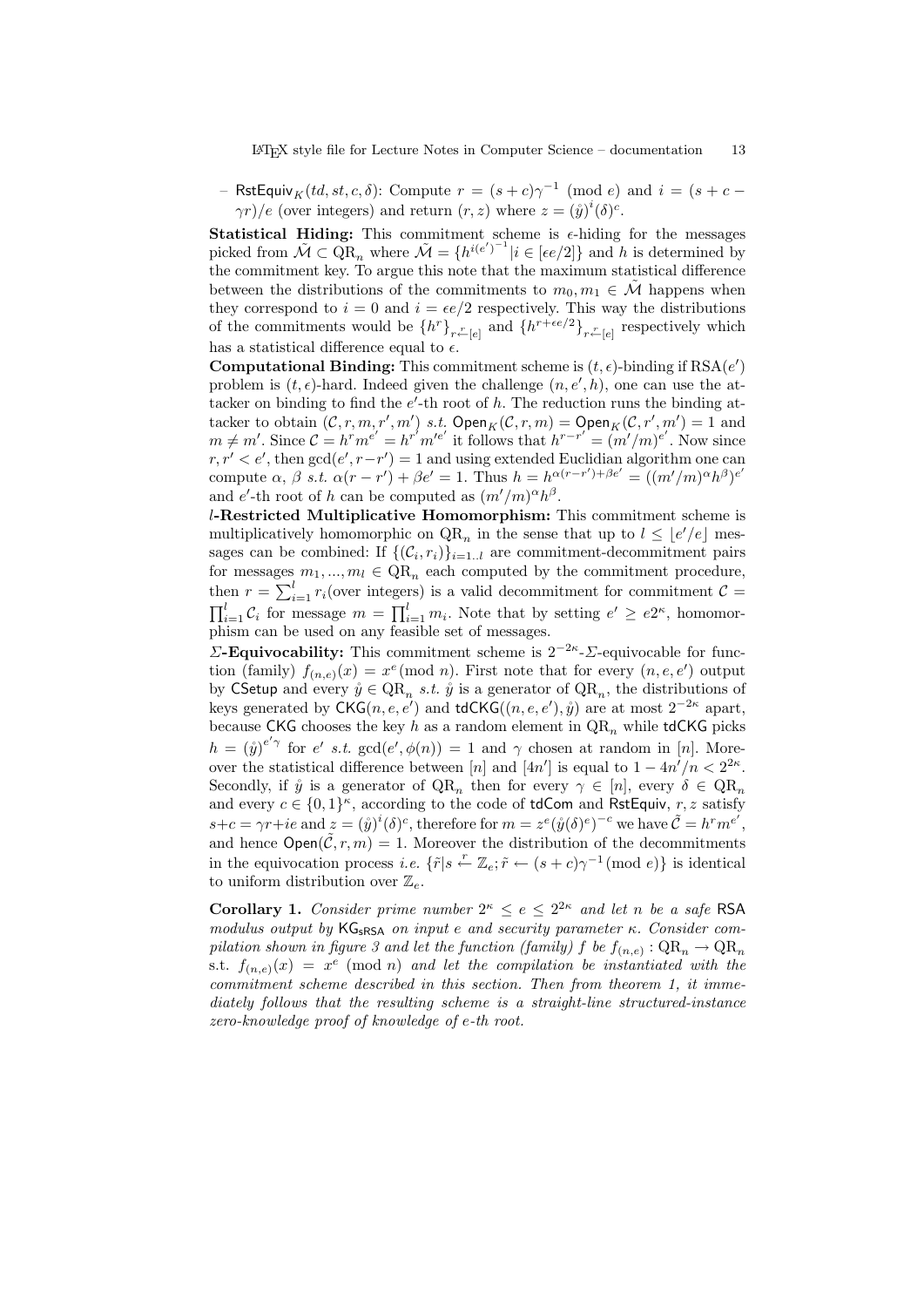### 6 Identity-Based Multisignature Scheme Based on RSA

We describe our IBMS scheme based on the RSA assumption. The scheme takes two communication rounds, requires two double-exponentiations per party for signing and one triple-exponentiation for verification. The scheme is based on the GQ ID-based identification protocol [GQ88], which is the Σ-protocol for proving knowledge of e-th root. Each party simply executes the aggregatable zeroknowledge proof of e-th root of its (hashed) identity string, using the straightline simulatable aggregatable ZKPK of e-th root described in Section 5. Figure 4 contains the Setup, KeyDer, MSign and Vrfy algorithms for this IBMS scheme.

Note on multi-signature length: In Figure 4 the final multi-signature is a tuple  $(z, \mathcal{C}, D)$  where  $z \in \mathbb{Z}_n^*$  and  $(\mathcal{C}, D) \in \mathbb{Z}_n^* \times \mathbb{Z}_e$  is a commitment-decommitment pair on message  $a = z^e(\hat{y})^{-c}$ . However this commitment can be computed as a deterministic function of the committed message  $a$  and the decommitment  $D$ (see Section 4). Therefore C can be computed given  $(z, c, D)$ , and hence one can use  $(z, c, D)$  as the final multi-signature, which reduces the multi-signature size to  $|\mathbb{Z}_{n}^{*}| + |\mathbb{Z}_{e}| + \kappa < |n| + 2\kappa + \log l$ .

**Theorem 2.** If  $RSA(e)$  and  $RSA(e')$  problems are  $(t', \epsilon')$ -hard, and the IBMS scheme in figure  $\downarrow$  is instantiated with commitment scheme in section 5, which is  $(t_B, \epsilon_B)$ -binding and  $\epsilon_E$ - $\Sigma$ -equivocable for function  $f_{(n,e)}(x) = x^e \pmod{n}$ , then the resulting IBMS scheme is  $(t, \epsilon, n, q_k, q_s, q_h)$ -secure in random oracle model where

$$
t \ge \frac{1}{2} \min(t', t_B) - (3q_s + q_h)t_{exp}
$$
  

$$
\epsilon \le 4q_h \sqrt{(\epsilon' + \epsilon_B + \epsilon_E)q_h + \left(\frac{q_h}{2^{\kappa+1}}\right)^2} + \frac{q_k q_h}{2^{\kappa-1}} + \epsilon_E
$$

and  $t_{exp}$  is the time of one exponentiation in  $\mathbb{Z}_n^*$ .

*Proof.* Let  $C = (CKG, Com, Open, tdCKG, tdCom, RstEquiv)$  be a commitment scheme for public parameters  $\textsf{cpar} = (n, e, e')$  and the message space M equal to  $QR_n$ . Assume C is l-restricted multiplicatively homomorphic,  $(t_B, \epsilon_B)$ -binding and  $\epsilon_E$ -*Σ*-equivocable for  $f_{(e,n)}(x) = x^e \pmod{n}$ . Given a  $(t, \epsilon, n, q_k, q_s, q_h)$ forger  $\mathcal{F}$ , consider two simulators  $\mathcal{B}_0$  and  $\mathcal{B}_1$  that simulate the role of the honest player as in the experiment  $\text{Exp}_{\text{IBMS}}^{\text{uu-cma}}$  interacting with the forger  $\mathcal{F}$ .  $\mathcal{B}_0$  takes as an input a set  $\{c_1, c_2, ..., c_{q_h}\}$  where  $c_i$ 's are in  $\{0, 1\}^{\kappa}$  and runs Setup procedure to obtain  $(mpk, msk)$  and follows the real protocol *i.e.* answers to forger's key derivation queries and signing queries using procedures KeyDer and MSign respectively. Additionally,  $\mathcal{B}_0$  answers the forger's hash queries and performs an extra finalization process by following the procedures SimHash and Finalize in Figure 5. The simulator  $\mathcal{B}_1$ , on the other hand, takes as an input an RSA challenge  $(n, e, \hat{y})$  and a set  $\{c_1, c_2, ..., c_{q_h}\}\$  where  $c_i$ 's are in  $\{0, 1\}^{\kappa}$  and follows the Init, SimKeyDer, SimMSign, SimHash and Finalize procedures detailed in Figure 5 to perform the initialization, answering to key derivation, signing and hash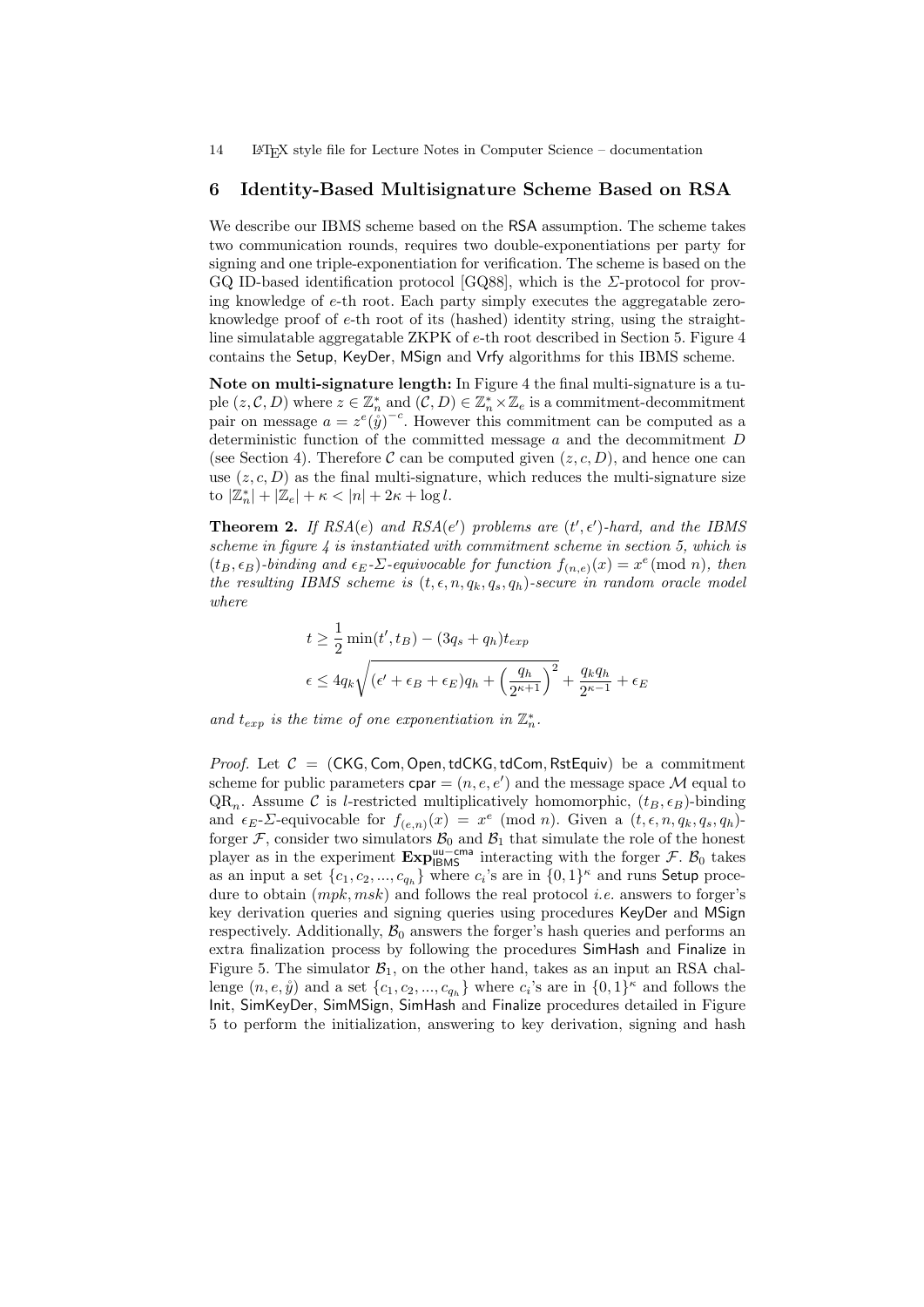### 1. Setup $(1^{\kappa})$ :

Let *l* be the maximum number of players in the IBMS scheme. Pick prime numbers e and e' s.t.  $2^{\kappa} \leq e, e' \leq 2^{2\kappa}$  and  $2^{\kappa+1}l < e < e'/l$ . Run KG<sub>sRSA</sub> on input  $(\kappa, e)$  to obtain  $(n, d)$ . Note that  $gcd(e', \phi(n)) = 1$  because  $\phi(n) = 4p'q'$  where  $p', q' > 2^{2\kappa}$ . Run CKG $(n, e, e')$  to obtain the commitment key K. Set  $mpk = (n, e, e', K)$  and  $msk = d.$  Assume  $\mathcal{H}_1: \{0,1\}^* \to \mathbb{Q}R_n$  and  $\mathcal{H}_2: \mathbb{Q}R_n \times \{0,1\}^* \times \mathbb{Q}R_n \to \{0,1\}^k$ are random oracles that every other algorithm in the protocol has access to them.

2.  $\text{KevDer}(msk, Id)$ :

The PKG computes  $x_{Id} \leftarrow (\mathcal{H}_1(Id))^{2d} \pmod{n}$ , sets the private key of the user with identity Id as  $sk_{Id} \leftarrow x_{Id}$  and sends it back to him via a secure and authenticated channel.

- 3. MSign: Let  $P$  be the set of players participating in the protocol. Each player determines  $P$  after the first step of MSign. Player with identity  $Id_i$  on input  $(mpk, m, sk<sub>Id<sub>i</sub></sub>)$ , performs the following steps:
	- 3.1 Pick  $k_i \stackrel{r}{\leftarrow} QR_n$ ,  $a_i \leftarrow k_i^e$ ; Set  $(C_i, D_i) \stackrel{r}{\leftarrow} \textsf{Com}_K(a_i)$  and broadcast  $(Id_i, C_i)$ ; 3.2 Upon receiving  $(Id_j, \mathcal{C}_j) \forall P_j \in \mathcal{P}$ , Set  $IdSet \leftarrow \{Id_j\}_{P_j \in \mathcal{P}}$  and  $\mathcal{C} \leftarrow \bigotimes_{P_j \in \mathcal{P}} \mathcal{C}_j$ ;
	- Set  $c \leftarrow H_2(\mathcal{C}, IdSet, m)$ ; Compute  $z_i \leftarrow k_i(x_{Id_i})^c$  and broadcast  $(z_i, D_i)$ ; 3.3 Output multisignature  $\sigma = (z, \mathcal{C}, D)$ , where  $z = \prod_{P_j \in \mathcal{P}} z_j$  and  $D = \bigoplus_{P_j \in \mathcal{P}} D_j$ .
- 4.  $Vrfy(mpk, m, IdSet, \sigma)$ :
- Parse  $\sigma$  as  $(z, \mathcal{C}, D)$  and mpk as  $(n, e, e', K)$ ; Set  $c \leftarrow \mathcal{H}_2(\mathcal{C}, IdSet, m)$ ;
- $y \leftarrow \prod_{Id_i \in IdSet} {\cal H}_1 (Id_i)^2;$  If  ${\sf Open}_K({\cal C}, D, z^e y^{-c}) = 1$  then accept otherwise reject.

Fig. 4. Identity-based multisignature scheme based on RSA

queries and finalization processes, respectively. Intuitively, the simulator  $\mathcal{B}_1$  uses Coron's technique [Cor00] to embed the RSA challenge in the hashes of the ID's of the players with some biased probability  $1 - \rho$  hoping that the forgery be based upon the ID of the player for which the RSA challenge is indeed embedded. This way  $\mathcal{B}_1$  passes the signing queries on behalf of identity Id just like real protocol using the procedure MSign if the RSA challenge is not embedded in the hash of Id and otherwise  $\mathcal{B}_1$  uses the straight-line structured-instance zero-knowledge simulator for proof of knowledge of e-th root (see corollary 1) to simulate the signature protocol on behalf of the identity Id. Both  $\mathcal{B}_0$  and  $\mathcal{B}_1$ , after receiving a valid forgery from  $\mathcal{F}$ , perform a finalization phase in which the forged multisignature is returned together with the index of the hash responses upon which they are based. Namely both  $\mathcal{B}_0$  and  $\mathcal{B}_1$  return  $(j, (m, IdSet, \sigma))$ s.t. Vrfy $(mpk, m, IdSet, \sigma) = 1$  and there exists at least one uncorrupted Id s.t.  $(m, Id)$  is never queried for signing. The simulators  $\mathcal{B}_0$  and  $\mathcal{B}_1$  set up empty tables  $H_1$  and  $H_2$  to simulate the hash functions  $H_1$  and  $H_2$  respectively and use the set  $\{c_1, c_2, ..., c_{q_h}\}\)$  to answer to the hash queries to  $\mathcal{H}_2$  which enables the utilization of forking lemma (as formulated  $e.g.$  in  $[BN06, BCJ08]$ ).

Now for  $I \in \{0,1\}$  let's lower-bound  $acc_{\mathcal{B}_I}$  the probability that  $\mathcal{B}_I$  generates a "useful" output *i.e.* an output other than  $(0, \lambda)$ . This happens when  $\mathcal{B}_I$  does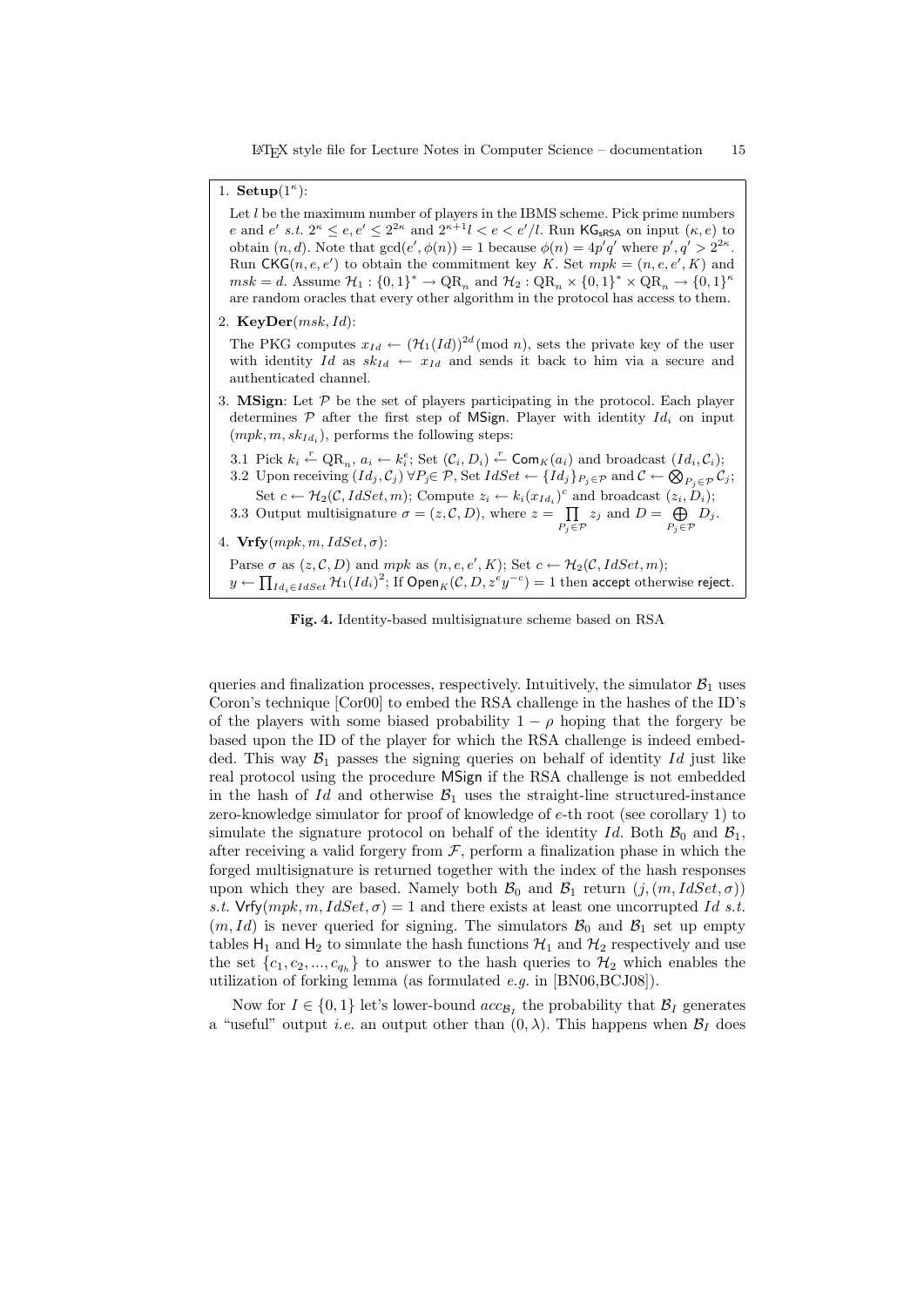not abort in any of the key derivation queries or finalization procedure. Therefore  $acc_{\mathcal{B}_I} \ge \rho^{q_K}(1-\rho)$ . This function reaches its maximum when  $\rho = q_K/(q_K+1)$ . Substituting this value of  $\rho$  yields:

$$
acc_{\mathcal{B}_I} \ge \left(\frac{q_K}{q_K+1}\right)^{q_K} \left(1 - \frac{q_K}{q_K+1}\right) \ge \frac{1}{q_K} \left(\frac{q_K}{q_K+1}\right)^{q_K+1} \ge \frac{1}{4q_K}
$$

For  $I \in \{0,1\}$ , consider  $\mathcal{F}_{\mathcal{B}_I}$ -the forking algorithm associated with  $\mathcal{B}_I$ . The success event of  $\mathcal{F}_{\mathcal{B}_I}$  denoted by  $E^{\mathcal{B}_I}$  is that the algorithm  $\mathcal{B}_I$  outputs two tuples  $(c_j, (x, n_1, m, IdSet, \sigma))$  and  $(\tilde{c}_j, (\tilde{x}, \tilde{n_1}, \tilde{m}, IdSet, \tilde{\sigma}))$  s.t.  $c_j \neq \tilde{c}_j$  where j is the index of the hash responses upon which the forged multisignature is based. Since the random coins of the algorithm  $B_I$  and the hash responses of the algorithm  $\mathcal{B}_I$  previous to j<sup>th</sup> query are the same in the first and second executions, all the computations and communications and in particular the queries submitted to the hash function  $\mathcal{H}_2$  before  $j^{\text{th}}$  query must be the same, too. Thus the occurrence of  $E^{\mathcal{B}_I}$  implies  $IdSet = IdSet$ ,  $\mathcal{C} = \tilde{\mathcal{C}}$  and  $m = \tilde{m}$ . Note that  $IdSet = IdSet$  also implies  $y = \tilde{y}$ . This is because  $y = \prod_{Id_i \in IdSet} (\mathcal{H}_1(Id_i))^2$ ,  $\tilde{y} = \prod_{Id_i \in Id\tilde{S}et} (\mathcal{H}_1(Id_i))^2$  and the values for  $\mathcal{H}_1(Id_i)$  for all  $Id_i \in IdSet$  is fixed before the fork. The success event  $E^{\mathcal{B}_I}$  can be partitioned into two cases (1) event  $E_1^{\mathcal{B}_I}$  in which  $E^{\mathcal{B}_I}$  happens and  $z^e y^{-c} = \tilde{z}^e \tilde{y}^{-\tilde{c}}$  (2) event  $E_2^{\mathcal{B}_I}$  in which  $E^{\mathcal{B}_I}$  happens and  $z^e y^{-c} \neq \tilde{z}^e \tilde{y}^{-\tilde{c}}$ . Obviously  $E^{\mathcal{B}_I} = E_1^{\mathcal{B}_I} \cup E_2^{\mathcal{B}_I}$  and hence  $\Pr[E^{\mathcal{B}_I}] \leq \Pr[E_1^{\mathcal{B}_I}] + \Pr[E_2^{\mathcal{B}_I}].$  On the other hand, according to the forking lemma,  $E^{\mathcal{B}_I}$  can be lower bounded by  $\epsilon_{\mathcal{B}_I}$ , the success probability of the simulator  $B_I$ :

$$
acc_{\mathcal{B}_I} \cdot \left(\frac{acc_{\mathcal{B}_I}}{q_h} - \frac{1}{2^{\kappa}}\right) \le \Pr[E^{\mathcal{B}_I}] \le \Pr[E_1^{\mathcal{B}_I}] + \Pr[E_2^{\mathcal{B}_I}] \tag{2}
$$

If  $c_i$ 's are uniformly distributed in  $\{0,1\}^{\kappa}$  then  $\mathcal{F}$ 's view in interaction with  $\mathcal{B}_0$  is identical to the real execution of the protocol. As for  $\mathcal{B}_1$ , since C is  $\epsilon_E$ - $\Sigma$ equivocable, by straight-line structured-instance simulatability of ZKPK of e-th root, firstly the distributions of the commitment keys in the simulation and in the real protocol are at most  $\epsilon_E$  apart and secondly the distribution of the tuples  $(C_1, D_1, z_1)$  generated in each signature instance in the interaction between  $\mathcal F$ and  $\mathcal{B}_1$  is identical the distributions of the same variables in the real execution. Thus, since our simulation is straight line, total distance between  $\mathcal{F}$ 's view in interaction with  $\mathcal{B}_1$  and in real execution is at most  $\epsilon_E$ . This implies in particular that  $\epsilon_{\mathcal{B}_0} = \epsilon$ ,  $|\epsilon_{\mathcal{B}_1} - \epsilon| \leq \epsilon_E$  and  $|\Pr[E_2^{\mathcal{B}_0}] - \Pr[E_2^{\mathcal{B}_1}]| \leq \epsilon_E$ . So  $\epsilon/4q_k \leq acc_{\mathcal{B}_0}$  and  $(\epsilon - \epsilon_E)/4q_k \leq acc_{\mathcal{B}_0}$ . Thus equation (2) becomes:

$$
\frac{\epsilon - \epsilon_E}{4q_k} \left( \frac{\epsilon - \epsilon_E}{4q_kq_h} - \frac{1}{2^{\kappa}} \right) \le \Pr[E_1^{\mathcal{B}_1}] + \Pr[E_2^{\mathcal{B}_0}] + \epsilon_E \tag{3}
$$

The actual reduction algorithm  $\mathcal{R}$ , runs both  $\mathcal{F}_{\mathcal{B}_0}$  and  $\mathcal{F}_{\mathcal{B}_1}$ . If  $E_1^{B_1}$  happens, then  $z^e y^{-c_j} = \tilde{z}^e \tilde{y}^{-\tilde{c}_j}$ . Substituting  $y = \tilde{y} = (\mathring{y})^{2n_1} x^{2e}$  where  $n_1$  is the number of players for whom the reduction has embedded the challenge (see figure 5) yields

$$
\left( \left( z/\tilde{z} \right) x^{2(c_j - \tilde{c}_j)} \right)^e = \left( \mathring{y} \right)^{2n_1(c_j - \tilde{c}_j)} \tag{4}
$$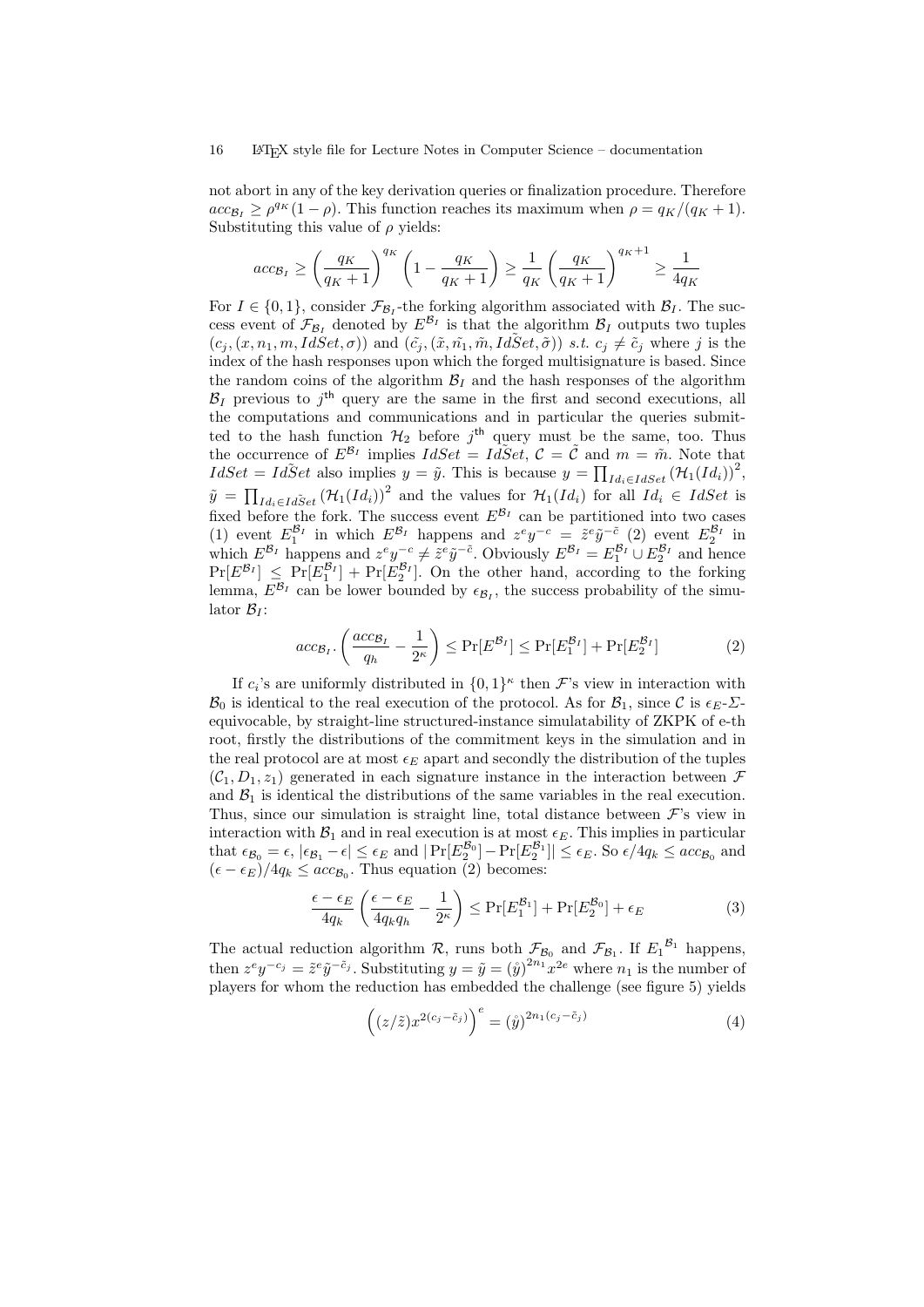LATEX style file for Lecture Notes in Computer Science – documentation 17

Init $(n, e, \hat{y})$ :

Pick prime  $e'$  where  $el \leq e' \leq 2^{2\kappa}$  and run tdCKG $((n, e, e'), \hat{y})$  to get  $(td, K),$ set mpk as  $(n, e, e', K)$  and run  $\mathcal F$  on input mpk;

#### $SimKeyDer(Id)$ :

Query  $\mathcal{H}_1$  on Id and look up  $H_1Id$  to get  $(b, \delta, y)$ . If  $b = 0$ , return  $\delta$  otherwise abort the simulation with failure outputting  $(0, \lambda)$ .

#### $SimMSign(m, Id):$

Query  $\mathcal{H}_1$  on Id and look up  $H_1[Id]$ to get  $(b, \delta, y)$ . If  $(b = 0)$  then run  $MSign(m, Id);$  otherwise:  $-(\tilde{\mathcal{C}}, st)$ ←tdCom $_K (td);$ Send  $(Id, \tilde{\mathcal{C}})$  to  $\mathcal{F}$ ;  $-\text{Upon receiving } (Id_i, \mathcal{C}_i) \text{ for } P_i \in \mathcal{P},$  $IdSet \leftarrow \{Id_j\}_{P_j \in \mathcal{P}}; \mathcal{C} \leftarrow \bigotimes_{P_j \in \mathcal{P}} \mathcal{C}_j;$  $c \leftarrow \mathcal{H}_2(\mathcal{C}, IdSet, m);$  $(\tilde{D}, \tilde{z}) \leftarrow$  RstEquiv<sub>K</sub> $(td, st, c, \delta);$ Send  $(\tilde{z}, \tilde{D})$  to  $\mathcal{F}$ ;  $-z \leftarrow \prod_{P_j \in \mathcal{P}} z_j; \ D \leftarrow \bigoplus_{P_j \in \mathcal{P}} D_j;$ Output  $\sigma = (z, \mathcal{C}, D);$ 

### SimHash:

 $\mathcal{H}_1(Id)$ : If Id is not previously queried, pick  $\delta$  uniformly at random from  $QR_n$ , toss a biased coin b so that  $b = 0$  with probability  $\rho$  and  $b = 1$  with probability  $1 - \rho$ . If  $b = 0$ , set  $y \leftarrow \delta^e$  otherwise set  $y \leftarrow \hat{y}\delta^e$ . Store  $(b, \delta, y)$  to  $H_1[Id]$ . Return  $H_1[Id]$ .

 $\mathcal{H}_2(\mathcal{C}, \text{IdSet}, m)$ : If  $(\mathcal{C}, \text{IdSet}, m)$  is an  $i<sup>th</sup>$  distinct query of  $\mathcal F$  to  $\mathcal H_2$ , then query  $\mathcal{H}_1(Id_i)$  for every  $Id_i \in \text{IdSet}$ and set  $H_2[(C, IdSet, m)] \leftarrow c_i$ ; Return  $H_2[(\mathcal{C}, IdSet, m)];$ 

#### Finalize:

Upon receiving a valid forgery  $(m, IdSet, \sigma)$  from F, parse  $\sigma$  as  $(z, \mathcal{C}, D)$  and query  $\mathcal{H}_2$  on  $(\mathcal{C}, IdSet, m)$ . Let  $IdSet_0 = \{Id_i | b_i = 0\}$  and  $IdSet_1 = \{Id_i | b_i = 1\}.$  If  $IdSet_1 = \emptyset$ then abort the simulation with failure outputting  $(0, \lambda)$ . Otherwise set  $x \leftarrow \prod_{Id_i \in IdSet}(x_i)$ ,  $n_1 = |IdSet_1|$  and return  $(j, (x, n_1, m, IdSet, \sigma))$  where j is the index of  $c$  in the hash table  $H_2$ .

Fig. 5. The procedures SimHash and Finalize that  $B_0$  and  $B_1$  use and the procedures Init, SimKeyDer, and SimMSign that  $B_1$  uses.

Now since  $l2^{\kappa+1} < e$ , therefore  $gcd(e, n_1(c_i - \tilde{c}_i)) = 1$  and one can easily compute the e-th root of  $\hat{y}$  using the extended Euclidean algorithm.

If  $E_2^{B_0}$  happens, then R immediately translates it into an attack against binding property of commitment scheme  $\mathcal C$  by returning  $(c, D, \tilde{D}, z^e y^{-c_j}, \tilde{z}^e \tilde{y}^{-\tilde{c}_j}).$ To see this note that as argued before,  $y = \tilde{y}$ ,  $C = \tilde{C}$  and since  $E_2^{B_0}$  is occurred, thus  $z^e y^{-c_j} \neq \tilde{z}^e \tilde{y}^{-\tilde{c}_j}$  and due to validity of the forgeries we have Open<sub>K</sub> $(C, D, z^e y^{-c_j}) =$  Open<sub>K</sub> $(C, \tilde{D}, \tilde{z}^e \tilde{y}^{-\tilde{c}_j}) = 1$ . Moreover the commitment key K is outputted by CKG in the execution of  $\mathcal{B}_0$ . Thus  $Pr[E_1^{\mathcal{B}_1}] \leq \epsilon'$  and  $Pr[E_2^{\mathcal{B}_0}] \leq \epsilon_B$  and hence equation (3) becomes

$$
\frac{\epsilon - \epsilon_E}{4q_k} \left( \frac{\epsilon - \epsilon_E}{4q_kq_h} - \frac{1}{2^{\kappa}} \right) \le \epsilon' + \epsilon_B + \epsilon_E \tag{5}
$$

The running time  $t_R$  of the reduction algorithm  $\mathcal R$  is twice the maximum of running time of the algorithms  $\mathcal{B}_0$  and  $\mathcal{B}_1$ . But the running time of  $\mathcal{B}_0$  and  $\mathcal{B}_1$  is dominated by the running time of the forger  $\mathcal F$  plus the time spent by the simulators to answer the hash, signing and key derivation queries. Thus  $t_R \leq 2(t + (3q_s + q_h)t_{exp})$  where  $t_{exp}$  is the time required for exponentiation in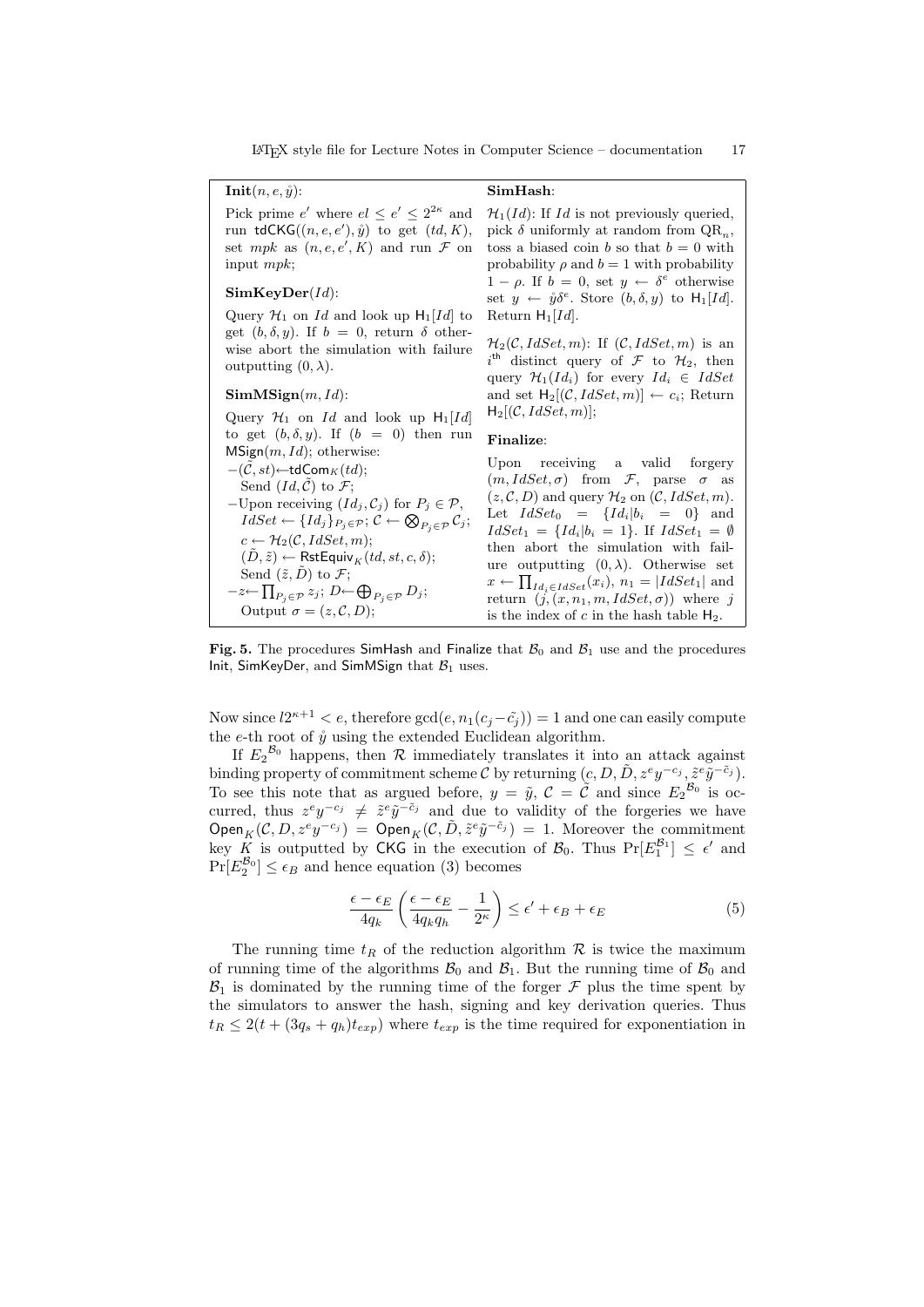$\mathbb{Z}_n^*$ . On the other hand since  $\mathcal R$  either answers the RSA challenge or returns an attack against the binding property of the commitment  $\mathcal{C}$ , it must be true that  $min(t', t_B) \leq t_R$ . Thus:

$$
t \ge \frac{1}{2} \min(t', t_B) - (3q_s + q_h)t_{exp}
$$

### 7 Identity-Based Aggregate Signature Scheme

The construction in the previous section can be easily modified to obtain a 2 round identity based aggregate signature (IBAS) scheme provably secure under RSA assumption. For this purpose, one needs to modify the verification algorithm to support the case where different challenges are acquired in step 4.2 of the protocol due to querying  $\mathcal{H}_2$  on different messages. More precisely, the resulting IBAS scheme is exactly the same as the scheme described in figure 4 except that its verification algorithm would be as follows: Parse  $\sigma$  as  $(z, \mathcal{C}, D)$ and mpk as  $(n, e, e', K)$ ; Compute  $R \leftarrow z^e \prod_{Id_i \in IdSet} (\mathcal{H}_1(Id_i))^{2c_i}$  where  $c_i$  is output of  $\mathcal{H}_2$  on input  $(\mathcal{C}, IdSet, m_i)$  and check whether  $\mathsf{Open}_K(\mathcal{C}, D, R) = 1$ .

The security proof for this IBAS scheme is similar to the proof given in the previous section. Namely the reduction runs two simulators; in one simulator the challenge is embedded in the commitment key and in the other it is embedded in hashes of IDs. Therefore with high probability, if the forgery happens the reduction translates it either to either attack the binding property of the commitment scheme (event  $E_2$  in the previous proof) or to find e-th root of the challenge (event  $E_1$  in the previous proof). The security proof of the IBAS scheme is similar to the security proof of IBMS scheme described in the previous section. The most important difference is that in order to find the e-th root of the challenge we have the following equation instead of equation 4 in the previous proof:

$$
(\mathring{y})^2^{\sum_{Id_i \in IdSet_1} (\tilde{c}_i - c_i)} = \left( (z/\tilde{z}) \prod_{Id_i \in IdSet} x_i^{2(\tilde{c}_i - c_i)} \right)^e
$$

Therefore to be able to compute e-th root of  $\mathring{y}$ , we need  $\gcd(e, 2\sum_{Id_i \in I dSet_1} (\tilde{c}_i (c_i)$ ) = 1. In particular, the reduction succeeds as long as  $\sum_{Id_i \in IdSet_1} (\tilde{c}_i - c_i) \neq$  $0 \mod e$ , *i.e.* unless the challenges in the two branches of the forking algorithm sum up to the same value mod  $e$ , which happens with only negligible probability.

### References

- [BA03] Kenneth Barr and Krste Asanovic. Energy aware lossless data compression. In MobiSys, 2003.
- [BCJ08] Ali Bagherzandi, Jung Hee Cheon, and Stanislaw Jarecki. Multisignatures secure under the discrete logarithm assumption and a generalized forking lemma. In ACM Conference on Computer and Communications Security, pages 449–458, 2008.